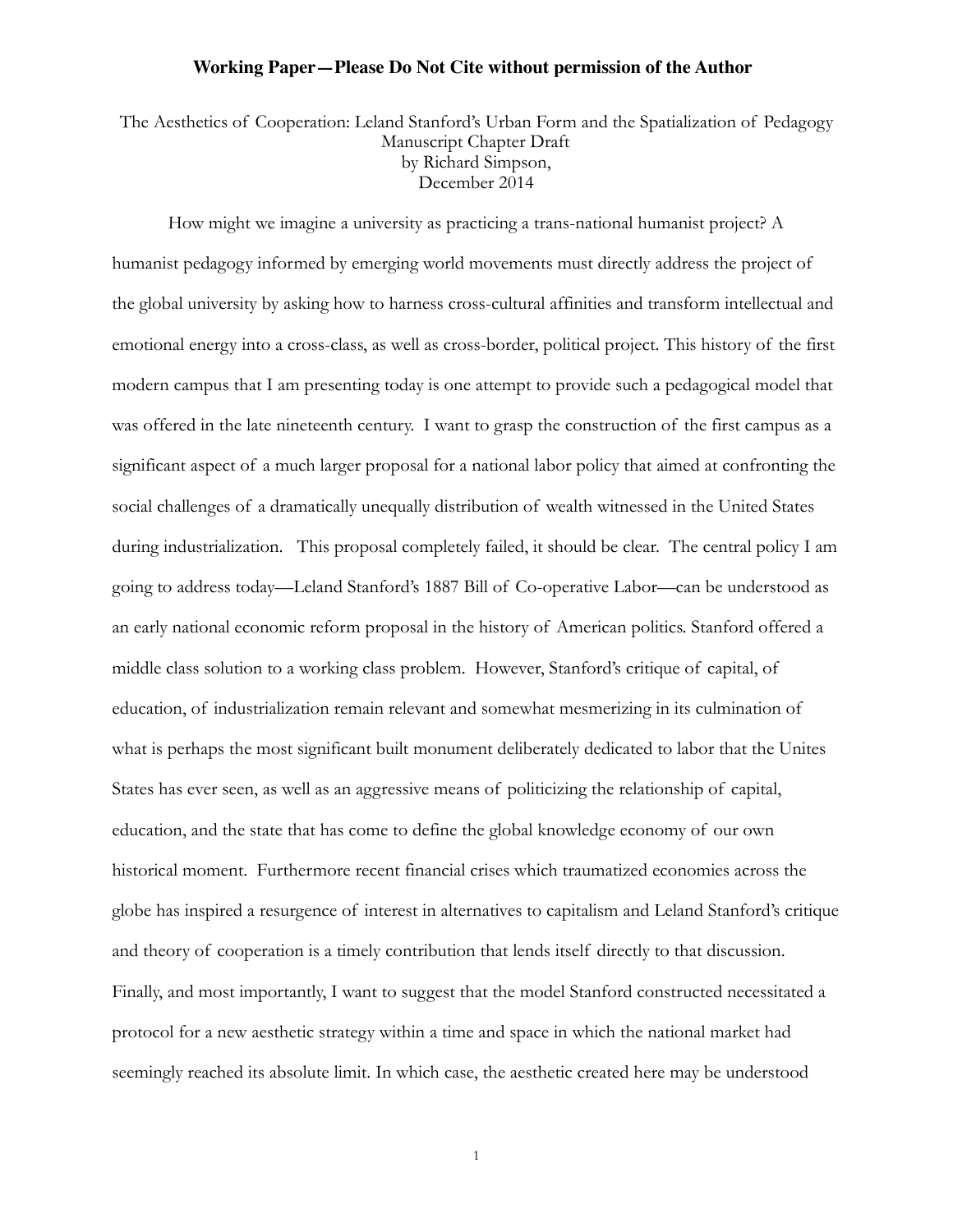allegorically as a kind of dress rehearsal for the moment in history of universal commodification, the universalization of wage labor, and the ultimate limit of capital expansion. That limit is, of course, the world market which a number of theorists have used to describe and distinguish our own time, casually referred to as globalization, late capitalism, or, postmodernism.

\*\*\*\*\*

The period of 1865 to 1895 is an era of tumultuous and widespread social conflict. Immediately following the Civil War, an explosive acceleration of industrialization produced a scale of labor exploitation that seemed to rival that of the now defunct institution of slavery. Beginning with the financial crisis of 1873, social disorder manifested itself in a culmination of strikes, worker stoppages, and a corresponding amount of worker layoffs. In addition to the more well known events such as the Great Upheaval and the Haymarket Riot, the last quarter of the 19<sup>th</sup> century witnessed more than 37,000 strikes involving nearly 7 million workers. With the 1871 Paris commune still fresh in mind, the disorder seemed prevalent nearly everywhere in the world. The promise of social progress which had long served as the rationalization of rapid industrial development had proved empty to so many and no apparent solution seemed forthcoming.

Beginning in the 1880s, Leland Stanford, owner of the Southern Pacific Railroad, US Senator for the State of California, had become an aggressive advocate of worker ownership over the means of production as a social system capable of overcoming the insurmountable antagonism between the unbounded power of an industrial oligarchy and the rising militancy of a nascent international labor movement. Stanford authored several pamphlets and newspaper interviews in which he argued that the capitalist relationship between worker and shop-owner had become obsolete in the face of advanced industrial technologies. Stanford promoted the creation of a new social character that would now apply scientific principles of cooperation toward increasing both national production *and* social intelligence, ultimately providing a third way between capitalism's vast unequal distribution of wealth and socialism's counter-image of the state with unlimited power.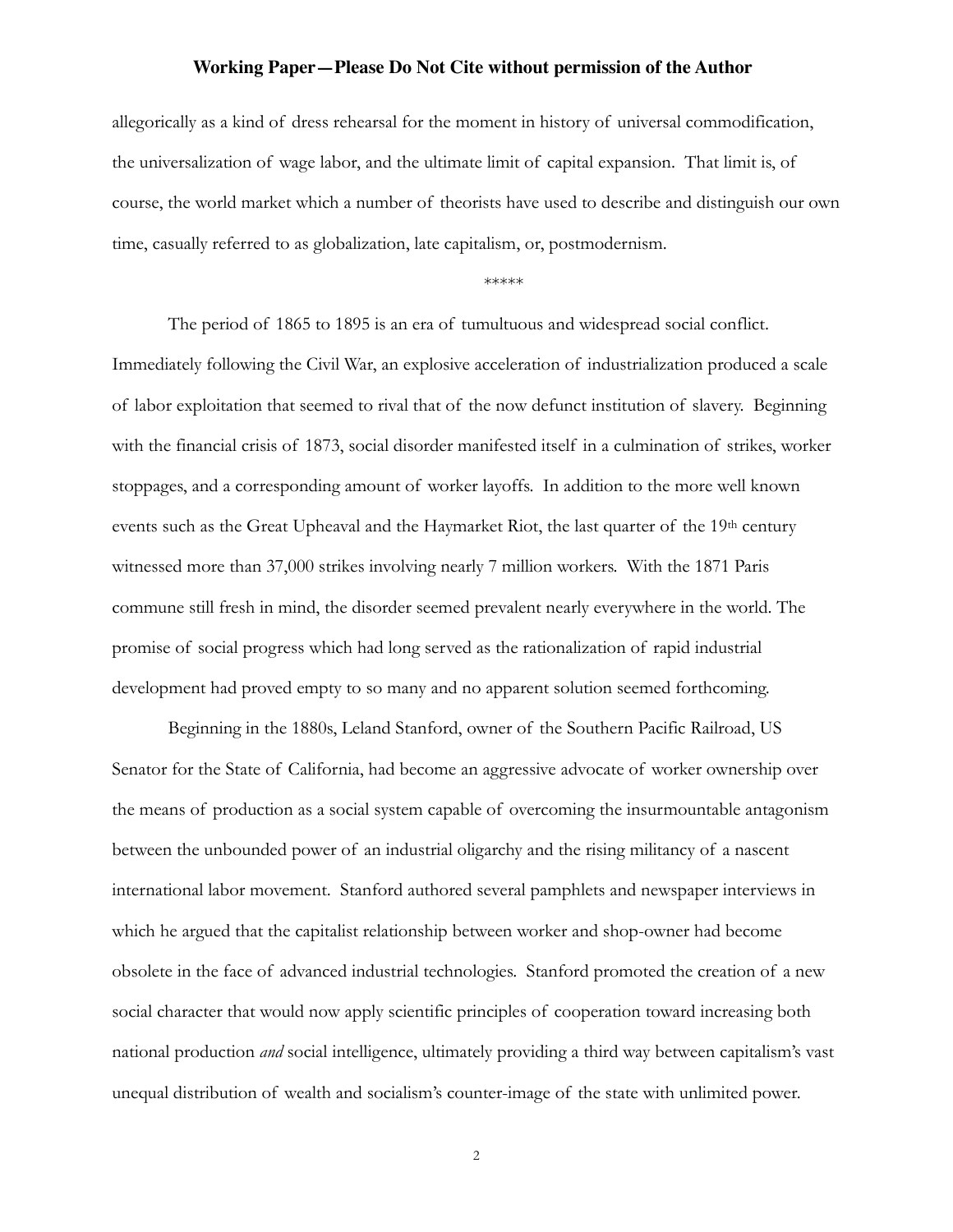This vision of direct worker ownership of industry was, from the onset of the Industrial Revolution, one of the solutions that labor and agrarian activists considered for ending corporate exploitation of labor. The co-operative vision, including consumer and marketing cooperatives, reached its apex as the foundation of a democratic mass movement during the Populist era. Agrarian democratic thought responded to the rise of monopoly by advancing a new definition of the American conception of individualism. One who praised cooperation was not necessarily adopting a communist ethic, but rather emphasizing the importance of social cooperation as a means of creating individuals. Populists stressed, in a manner unprecedented in mainstream American political writing, that association with others underlies the meaning of a strong sense of individual character. Henry George's last sections of *Progress and Poverty* are a veritable ode to the arts of association. Lawrence Gronlund's phrase, "the cooperative commonwealth" functioned as shorthand for the indigenous American radical's vision of a democratic future up until the first world war, and more recently, marks a historical affinity with Michael Hardt's theory of the common. It is within this political atmosphere in California that Leland Stanford founded his university and served as United States Senator. The populist's vision of cooperative labor certainly overlapped with much of Stanford's revision of the American economy—a protectionist tariff, unlimited supply of greenbacks, new legislature on cooperation—and the populists nearly went so far as nominating Stanford as their presidential candidate in the 1888 election.

However, there is another line of political thought that allows us to obtain a further grasp on Stanford's proposal. Stanford's earliest writings align him with that of a corporate liberalist tradition whose central figure is Pennsylvania's own Henry Charles Carey. In the 1850s, Carey set himself the impossible task of projecting onto the world stage the interests of a numerically small and somewhat uncompetitive class of individuals. American manufacturers at the time were relatively weak in relation to agricultural workers as well as at a competitive disadvantage in the world market. And yet, because Carey's doctrines were part of a worldwide intellectual challenge to British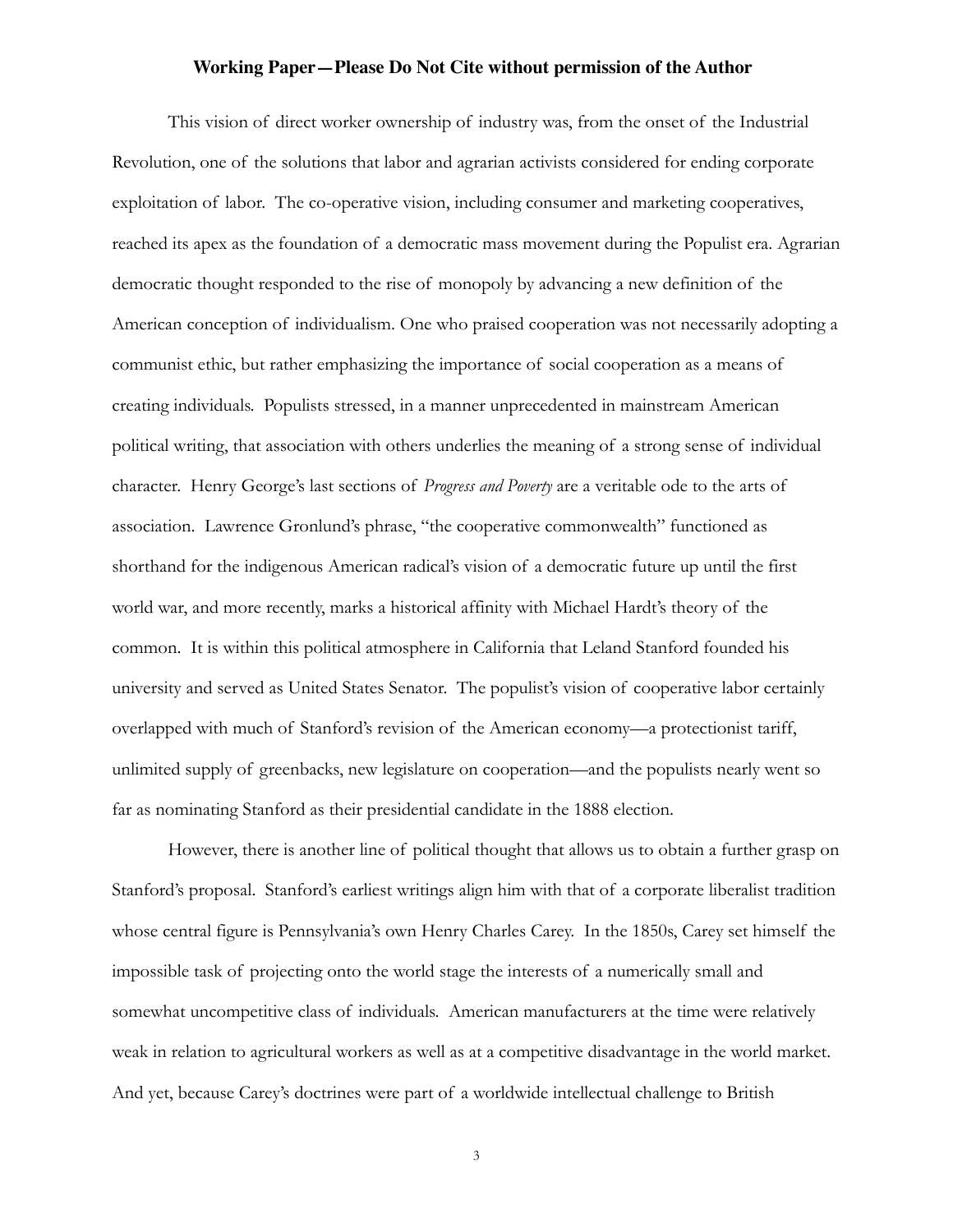imperialism, his books were translated into nine languages and he traveled across England and Europe on a speech circuit for decades. Carey's intellectual contribution to the 19th century was the quest to liberate American economic thinking from what he saw as the pernicious influence of contemporary British political economy. He developed what we would now call a theory of unequal development: through international trade, more advanced areas of the world gained at the expense of the less developed. Britain's overdevelopment of products and lack of a sufficient home market led to a dependence on colonies and international free trade, which, in turn, held all other countries in a permanent state as providers of raw materials. Thus, a free-trade economy would inevitably result in the demise of American resources, and an inability to develop its own unified national market.

Carey's theory, in effect, aligned one stream of republican thought directly with American labor. Protectionists stressed internal domestic competition over foreign competition for the precise reason that the former promoted greater invention and capital stock accumulation while the latter resulted in the degradation of the worker through the lowering of the wage rate. Within the closed system of the national marketplace, internal competition would keep prices down, ensure that the manufacturer did not reap all of the benefits, as competition would necessitate higher wages, full employment, and a diversity of occupations. Thus Carey's protectionist theory offered what he called a "harmony of interests" among capital and labor, a favorable attitude to business was, ultimately, the precise means of securing a larger reward for the American worker.

With the use of high tariffs, free land, and education, liberal republicans forged a program that promised to dignify the laborer while at the same time celebrating middle class values and the free enterprise system. Frugality, hard work, and respectability remained their watchwords, the desire for wealth continued to be lauded, and no limitations were placed in the way of those who wanted to achieve great wealth. It is within this context that we can now turn to Leland Stanford's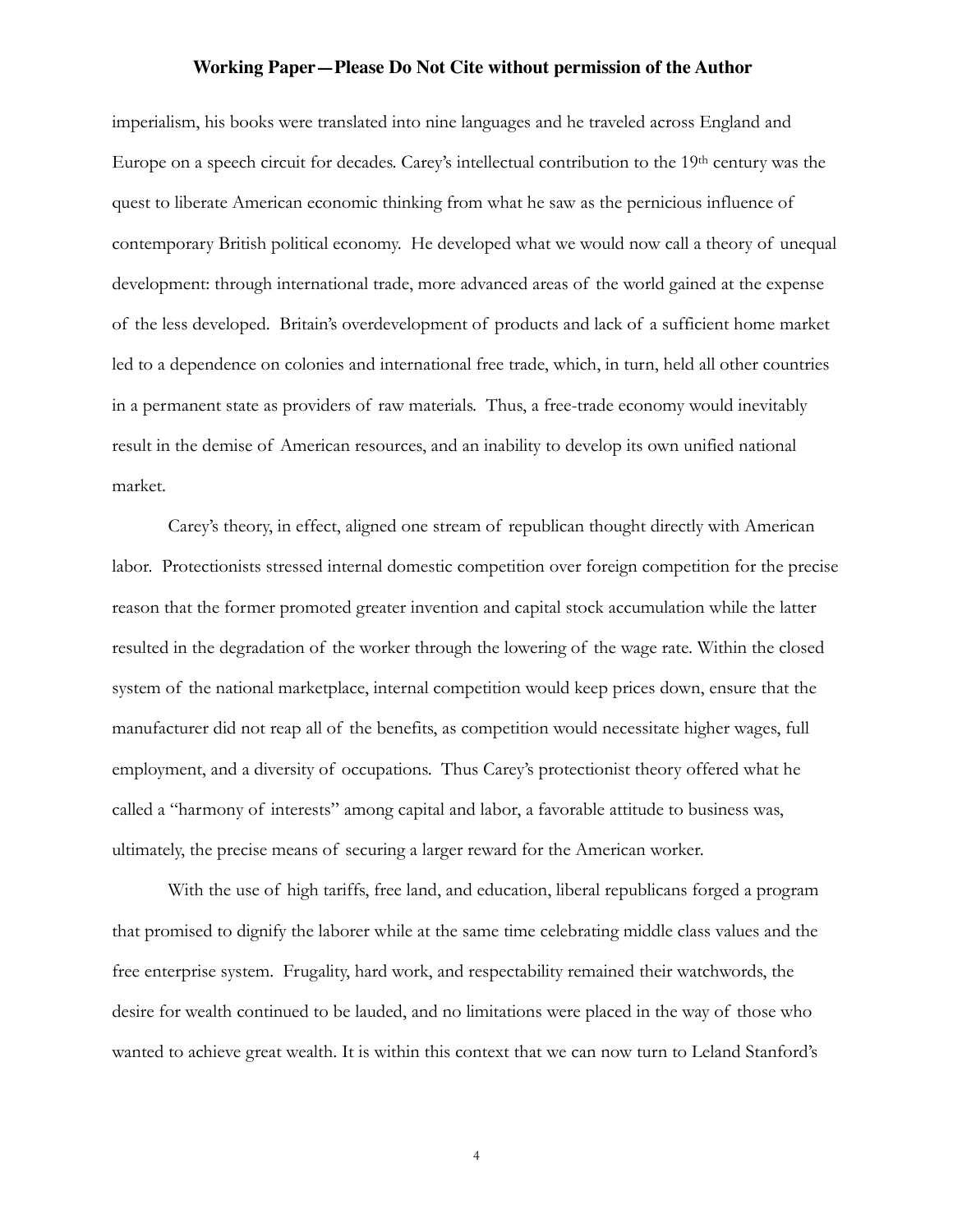theory of cooperation that emerges in the 1880s as a national economic policy strongly influenced by the labor ideas of both populists and antebellum protectionists.

Already in 1873, Stanford is delivering a speech to workers in which he describes the railroad as the only faithful "breaker down of monopolies" since it had been the means of "preventing corners in sugar, candles, soap, molasses, and newspapers, and telegraphs."

Five years later, in open letter to the Committee on Corporations, Stanford writes that

"an attack on railroads, like attacks upon all other species of property, is an attack upon labor, and more particularly common labor, because the road from the time the first pick or shovel is put into the ground until it is completed, equipped and ready to be put into operation, represents only labor, and labor largely of the most common kind. After its construction, it has no usefulness, no earning capacity, except as labor, and in large part common labor is applied to it. It's benefits, whether to those who use it, who ride upon it, who freight upon it, or those who may own it, are all directly the results of labor."

Thus, his early public addresses are an elaboration and an aggressive extension of Henry Carey's ideas: not only is their a harmony of interest between laborer and capitalist, but Stanford has pushed the equation further, suggesting that capital—including machinery, land, and intelligence—is nothing but aggregated labor. Labor is the creation of all profit and therefore indispensible to the economy, whereas the capitalist was the sole benefactor and therefore merely *useful*. Civilization is premised upon the work of groups of individuals and here we grasp Stanford's ontology of collectivity based upon the belief that left without labor for one month, or for a year, all of human history would vanish as though in a thunderclap.

In which case, a capitalist system must be devised that privileges labor over capital, that organizes the fair distribution of wealth around the capacity to work, rather than the capacity to own wealth.

From the period of 1878 to 1885, Stanford extends his argument by aligning a theory of economics with a cultural theory of progress and advanced education. He began to author several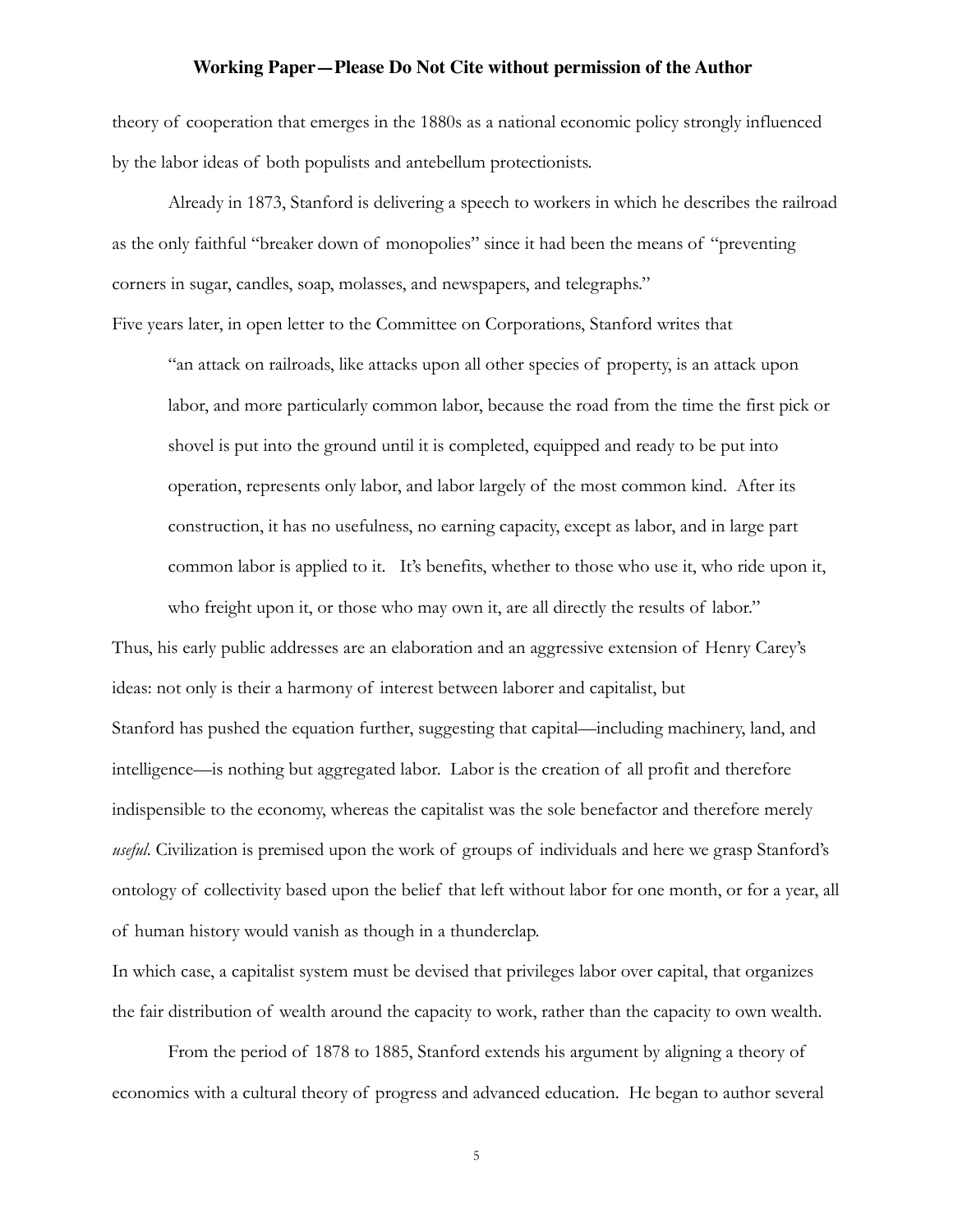pamphlets and newspaper interviews in which he argued that the capitalist relationship between worker and shop-owner had changed and that this was in fact proven by widespread labor unrest. He argued that this recent global upsurge in direct action taken by workers was, in effect, a new sign of global intelligence, one critical result of industrial technology's ability to increase workers' widescale interaction. Advanced technologies such as the railroad—so often the precise target of class conflict—had changed the human sensorium, creating a new social character that now required scientific principles of cooperation to increase both national production and social intelligence.

Significantly, it is less the ingenuity of the inventors, but rather labor unrest that is the driving force behind the introduction of this new space that will be called a campus. Stanford clarifies that labor is the driving force of the system and the inextinguishable source of its accumulated values. Thus, this new machinery called a campus is explicitly the capitalist's answer to the strike, the demand for higher wages, and the increasingly effective "combination" of workers. The first modern campus must now be viewed as much more than a mere aesthetic project. It is also an ideological one as its ambitious intention was aimed at nothing less than the resolution of the contradiction of labor and capital itself. At the same time, we are force to acknowledge the realization that, if the progress of capital produces ever greater misery for the workers, then it must also be said that class struggle—the increasingly articulate and self-conscious resistance of the workers themselves—is itself responsible for the ever greater productivity of capitalism.

Stanford addresses the senate floor with his Bill of Cooperation to the Senate in February of 1887. The purpose of the bill is to allow those with little or no capital to unite in economic ventures that they could not afford on their own. The anticipated objection that this was an already guaranteed right by corporate law itself, Stanford agreed, but before a group could incorporate for any purpose under existing laws, it had to show financial solvency. His bill provided for the association of individuals without any capital whatsoever. Stanford held that "twelve sewing girls without the slightest capital save health, skill and industry, have the same right to form an association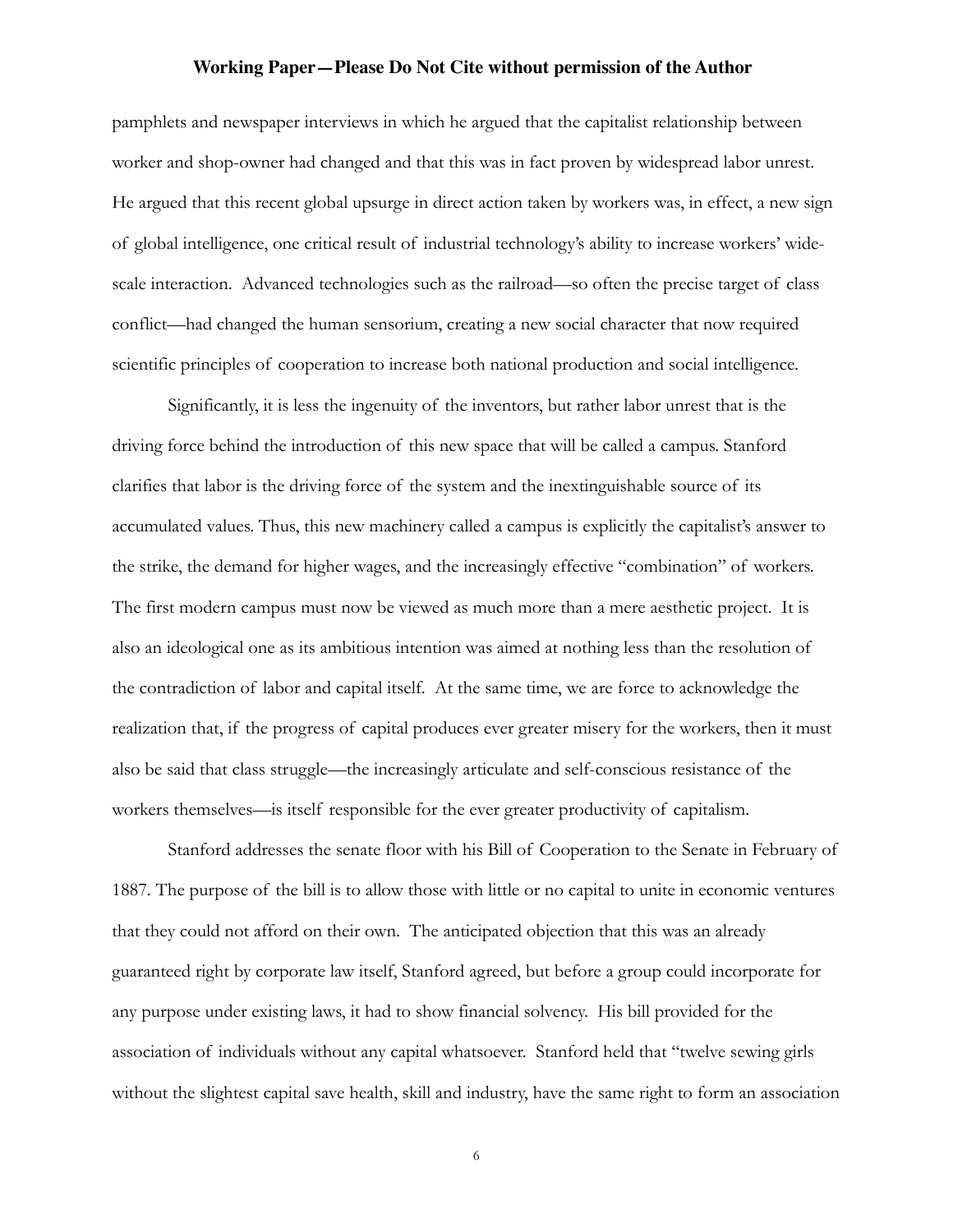to carry on a business of dressmaking that twelve millionaires have to form a company for the prosecution of manufacturing enterprises."

 In support of his bill, the senator discusses in several national newspapers the way in which capital is simply organized labor, that corporations are extended partnerships, and that all workers with intelligence could organize cooperative societies and work for themselves, proving that the antagonism between labor and capital was much more imagined than real. A perfect cooperative society, Stanford argued, would gradually eliminate the managerial class. [[He began foregrounding the logic of "relative surplus value" or what Marx called "labor's free gift to capital:"

It should be borne in mind that the labor employed not only creates its own wages, but creates the premium which the enterprising proprietor receives for originating the employment. Viewed from this standpoint there is a sense in which the labor so cooperating is hiring an employer—that is, it is paying a premium to enterprise to originate and direct its employment. Capital is paramount and labor subordinate, only because labor consents to that form of organization in our industries which produces that result. (Stanford, "Labor" 3) […]To comprehend it in all its breath, however, let us assume that in all time all labor had been thus self-directing. If instead of the proposition before us to change the industrial system from the employed relation, and place it under self-direction, the co-operative form of industrial organization had existed from all time, and we were now for the first time proposing to reorganize the employment of labor, and place it under non- [self] direction. I apprehend the proposer of such a change would be regarded in the light of an enslaver of his race. He would be amenable to the charge that his effort was in the direction of reducing the laboring men to an automaton. We may safely assume that such a change would be impossible.

It is perhaps Stanford's most striking material: the image on the one hand of the Viconian assertion that what human beings have made, they can also unmake, that capitalist exploitation is quite simply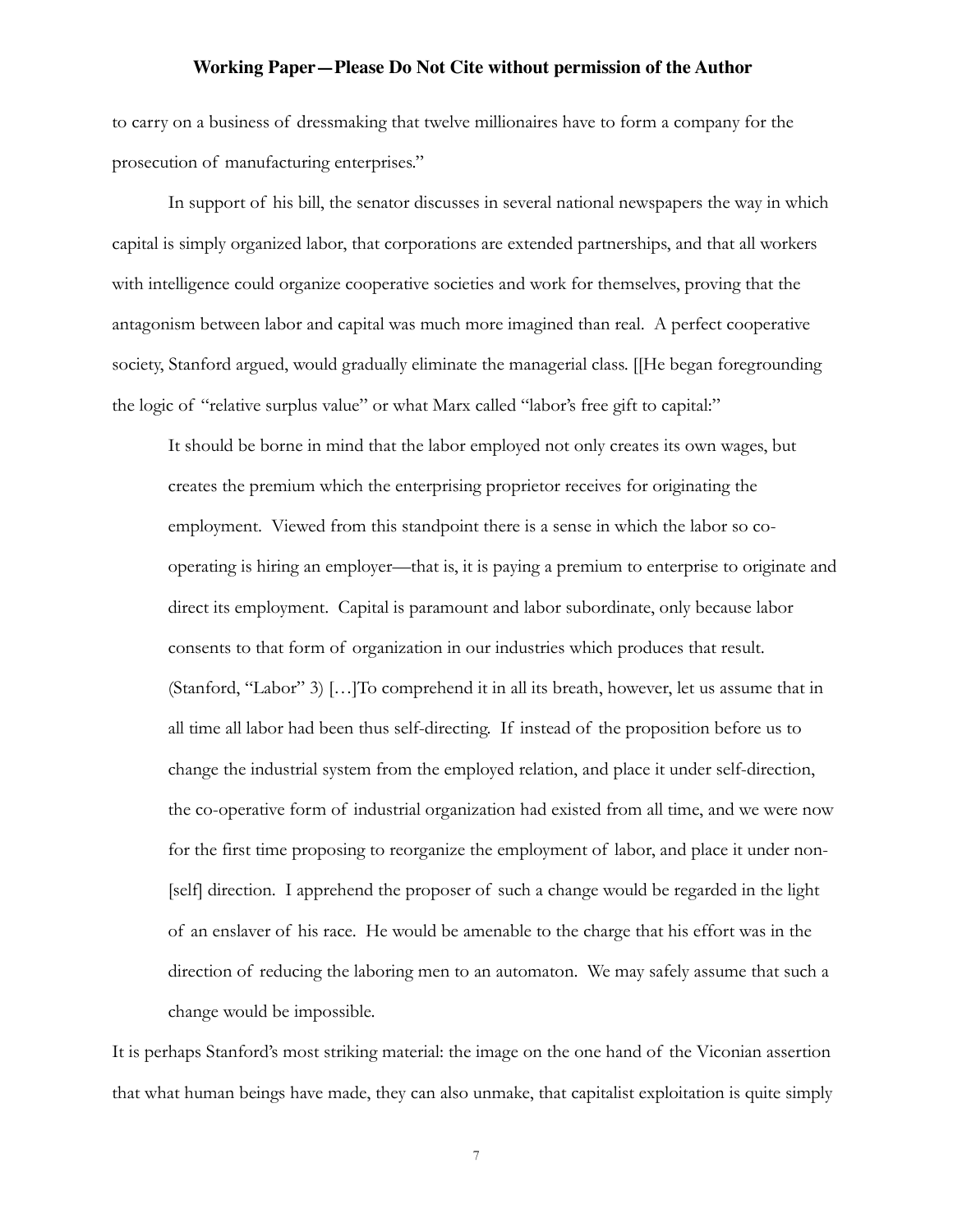an issue of labor's consent. And on the other hand, the image of a reversed historical situation that conceives of wage labor as a form of enslavement or indentured servitude, a position argued in the present day by the work of economist David Ellerman.

The mention of automatons reveals Stanford's concern with developing an economic theory that functioned as an educational practice. Not only would increased production and employment alone justify this legislation, but cooperation involved another dimension: it would create a more intelligent people. In a co-operative, individual differences were eliminated at the peril of science, government, and the general welfare of the population. The maximization of individual potential, for both men and women, was part of this new discourse and pathos of social improvement. For Stanford, there is no opposition between economy and culture, or science and human development. The theory of cooperative labor is immediately a humanist and pedagogical development. A new space was now necessary. A social field of everyday relations based, not on improving the morality of the working class as would soon be pursued in the paternal experiments at Pullman and other corporate industrial towns. The real benefit of cooperation over philanthropy and paternalism was the way it enabled individuals to "find their fullest development in association" with others ("Cooperation" 1). Education is grasped here not as a mere adjunct to the economic system, but its defining feature. All of this is presented at the 1885 signing of the deed to incorporate Stanford University:

Through cooperation each individual has the benefit of the intellectual and physical forces of his associates. It is by intelligent application of these principles that there will be found the greatest lever to elevate the mass of humanity […] Hence it is that we have provided for thorough instruction in the principles of co-operation. We will have it instilled into the student's mind that no greater blow can be struck at labor than that which makes its products insecure. (Address of the signing of the Deed, 26 November 1885)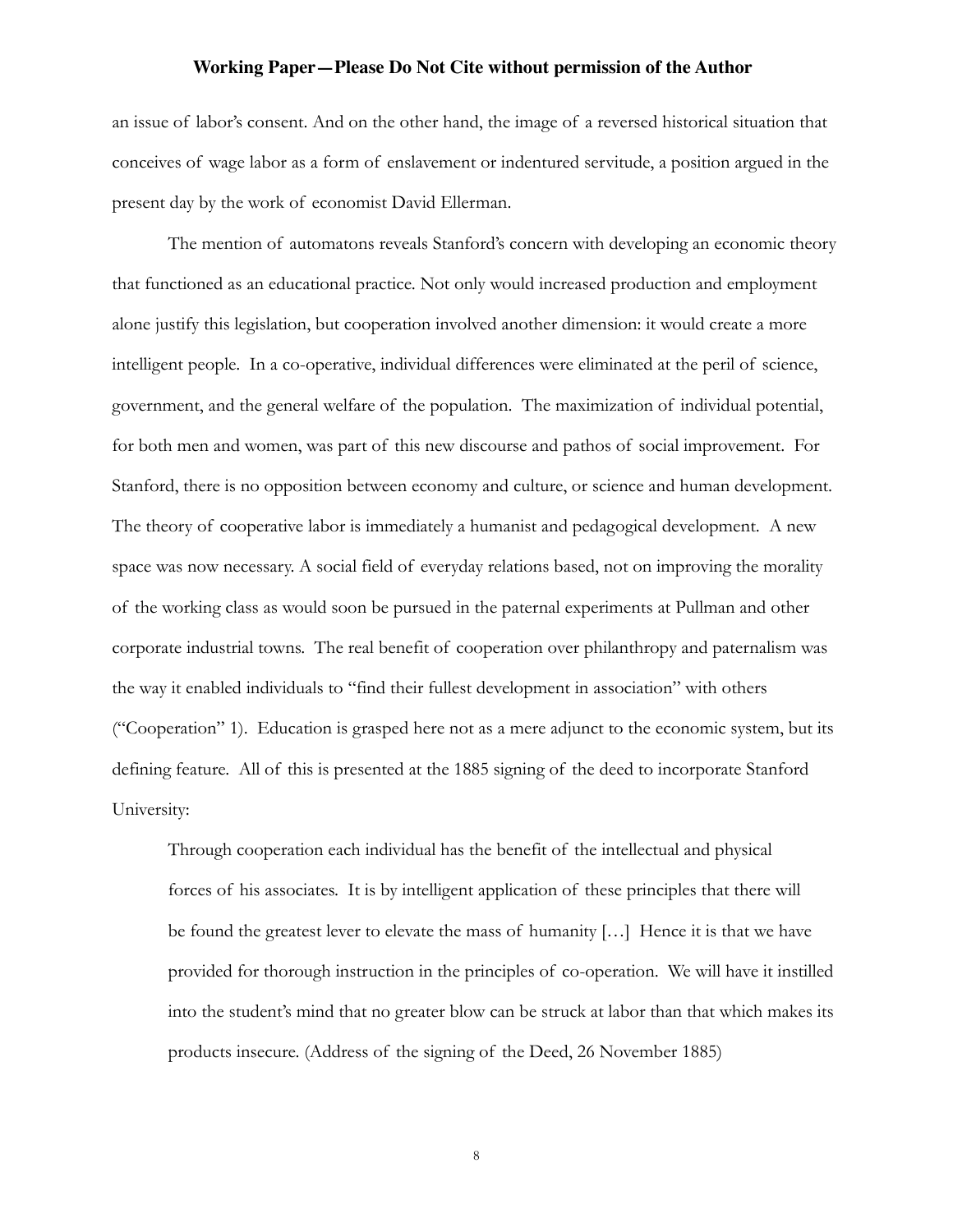The Stanford's decision to build a university so close to the flagship state institution at Berkeley was ridiculed as was the tremendous work involved in building, from scratch, an entirely new city. His closest friends and consultants urged him to donate, or simply commission a new museum in San Francisco. But for Leland Stanford, it was entirely unsuitable to bestow the money in an already existing university such as Harvard or Berkeley. What is so often left out of the accounts of the origin of this institution is precisely why, and against all reason, an entire city had to be built with a university at its center. For Stanford, the problem amassed precisely from the decision that the social principles and values he recognized and accepted were unable to be asserted into these already existing institutions. The problem was precisely that it was vitally necessary to make the future formation of a currently unavailable collective subjectivity possible.

Thus, the dilemma Stanford set out to confront is that of the modern intellectual, or more specifically, the question of how an educational and economic social arrangement could reform and remake an alternative to the emerging exploitative system of market capitalism. The utopian spirit of the project is registered early by those reporting on its development out in California. A journalist writing for the Argonaut in 1887 captured the extent to which this city, even before it was built, functioned as a kind of Novum—as something not yet known in the world. The journalist observes,

The endowment for this university is not for the purpose of enabling the curled darlings of fortune to achieve college distinction in the gymnasium or with a bat and oar to win rowing matches and games of baseball or cricket; nor is it to become a charity institution where the stupid son of some idiot sire is to be educated, simply because the family is poor and the parent's ambitious to have their child attain graduating honors as an excuse to be above physical labor. This endowment means the period of class education is going by; the period of class advantages is slowly drifting [away]. There is only one rock upon which this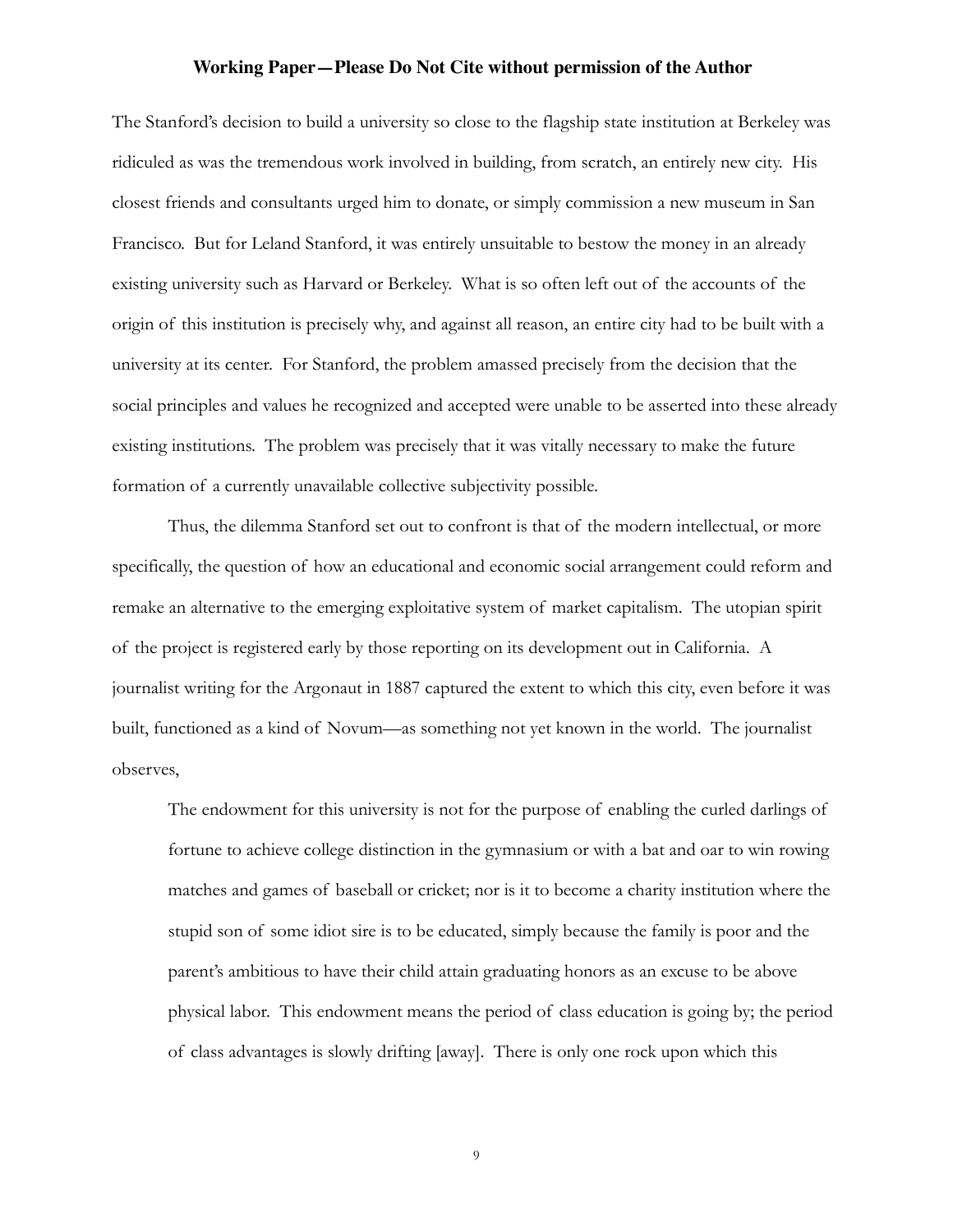university can be wrecked, only one dangerous direction, which is toward the imitation of any other existing university or college in this world.

The writer's invocation of the generational shift from a period of class education to a classless one, demonstrates the degree to which this project was completely alien to the history of education in the United States. It's important to emphasize that the word "campus" was not used once by those designing and constructing this space. Before 1900, the "campus" was synonymous with the word 'yard'—a term used as far back as 1639, and still used today, at Harvard. *Yard* had a specific connotation. The colleges of the colonial era functioned as a single building that stood surrounded by an open space referred to as the college *grounds*, the college *green*, or the college *yard*. "Campus" designated the same space until around the last decade of the 19th century when the term appeared for the first time in Webster's unabridged dictionary.

The referent we have today when we say the word 'campus' is an urban construction that unifies in one gesture the building and its environment, the architecture and the urban plan, the text and the context, the individual and the collective, the content and the form. And in doing so there is an assertion of spatial autonomy. At the time, the aesthetic of urban autonomy was considered oldfashioned and reserved for aristocracies, religious spaces, or early Romantic conceptions of poetry.

Certainly the romantic qualities of the structure have been discussed at length and are recounted every time the history of the school is invoked thereby dismissing the need to address any political aspects of the project. This practice of "selective tradition" is exacerbated by the fact that the preeminent historian of the American campus is a professor of Architecture at Stanford University. Paul Turner refers to the Stanford Campus as the "most romantic story in the history of American education" as he recounts how the death of Leland and Jane's 15-year old son drove them to create a beautiful campus so that "the children of California will be there children." Indeed, but I think the romanticism at the core of the Stanford's endeavor is best understood if we recall Fredric Jameson's distinction that the "object of representation" within romance, is less the depiction of a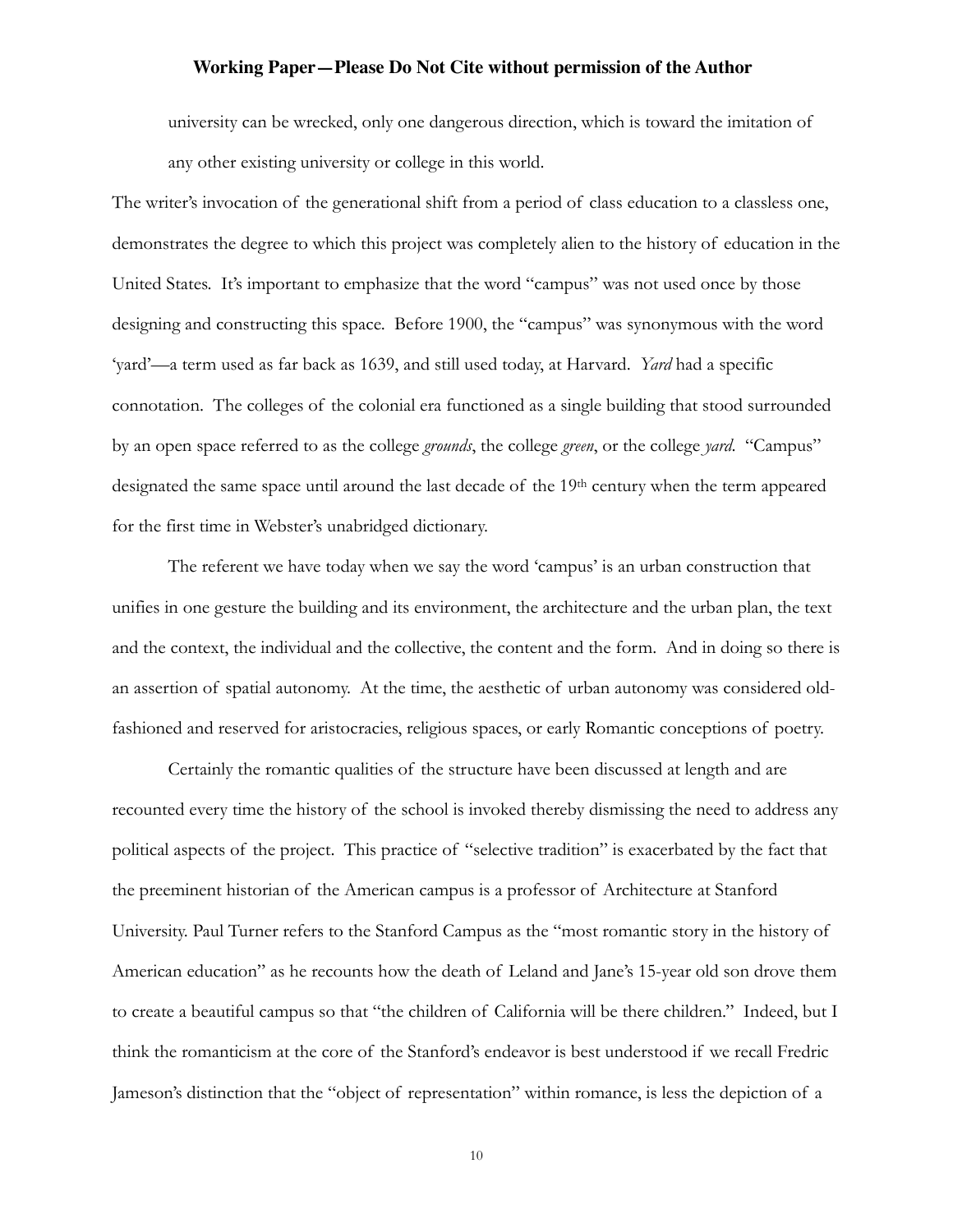radically different society, so much as it is the narrative structure that enables a social order to somehow reproduce itself—so that new forms and freedoms may come into being in the first place. The romance, and particularly the utopian text, uniquely *educates* its contemporary audience by enabling them to inhabit a new kind of environment that is coming into being, an inherently spatialized operation similar to what Louis Marin calls *figuration*.

Marin's groundbreaking semiological analysis of utopian narrative emerges from a close reading of the formal operations specific to the genre. "Utopia," writes Marin, "is not a topography, but a topic," a rhetorical figure designed to continuously undermine the very place from which it emerges (115). This is accomplished by a temporal disorientation at work in the utopian narrative that conceives of present desires, concerns, and politics in terms of the future. That is to say, the narrative utopia functions as a particular form of praxis as it attempts to occupy a middle ground between the concrete, phenomenological, literary experience of everyday life within a particular historical moment and an abstract, theoretical perspective of a an as-yet distant future, thereby enabling readers to perceive the word they occupy in a new way. Figuration is Marin's term for this in-between state. This mediary position, that is so central to Jameson's cultural pedagogical project, maps the place of a future forming within the horizons of the present, between the world that is and that world which is coming into being. Marin distinguishes the utopia text as, "A schema in quest of a concept, a model without a structure, the figure produced by utopian practice is a sort of zero degree of the concept" (163). As it presents an 'active picture' of history-in-formation, rather than a static, theoretical description of a fully formed or understood historical instance, the narrative utopia provides some of the skills and dispositions necessary to inhabit an emerging social, political, and cultural environment.

The utopian narrative thus requires the reader to position herself as both familiar and unfamiliar with the offered textual world, as both within and outside the text, and thus offers a pedagogical philosophy, akin to what Mariolina Salvatori, in the field of writing studies, refers to as a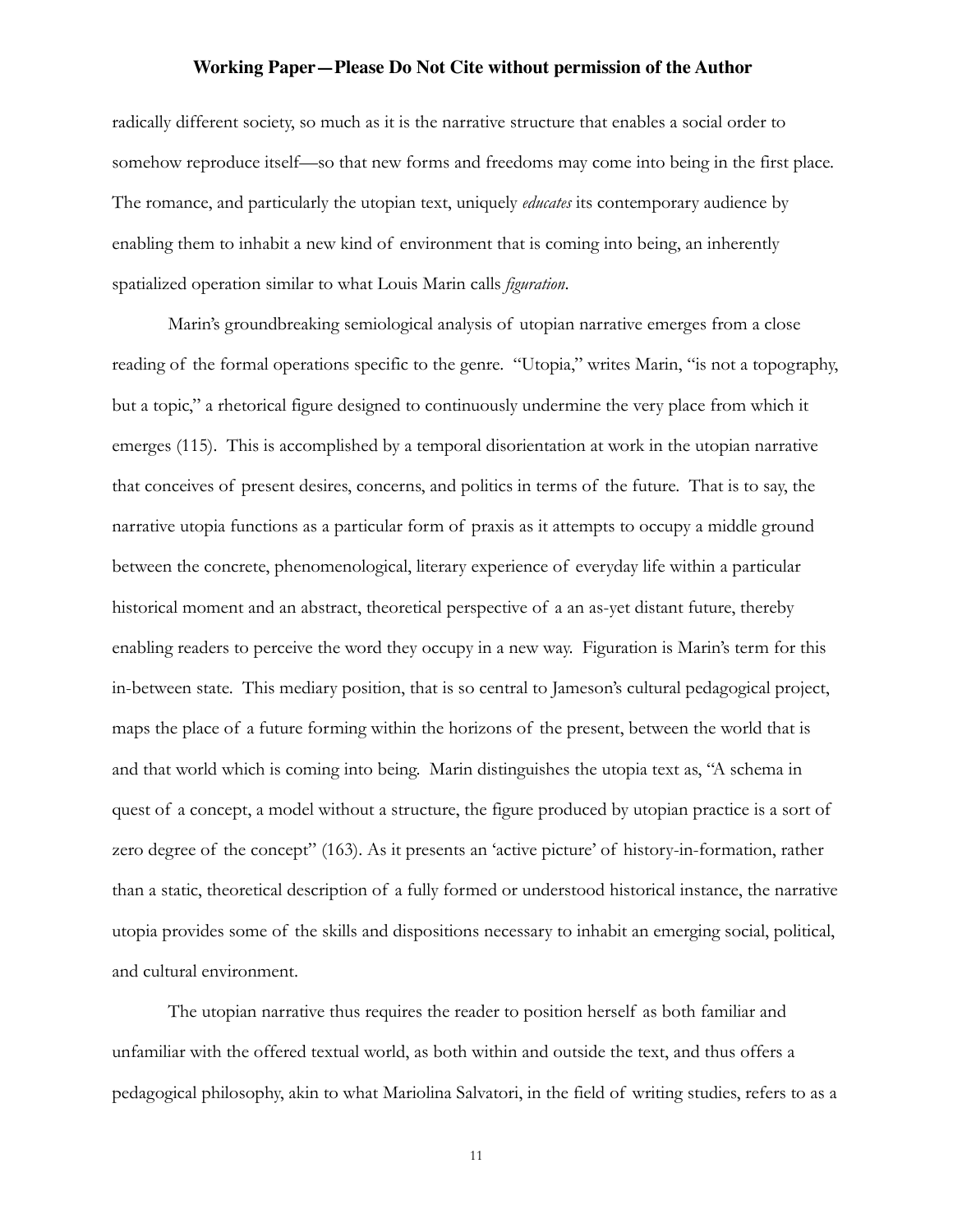"'philosophical science', as a theory and practice of knowing that makes manifest its own theory and practice by continually reflecting on, deconstructing, and getting to know one's theory and practice …" (30). Whereas with the *didactic* approach to the history of the campus that we find in the work of Paul Turner interprets the structure by legitimating previously established and known procedures that define authority and authorship primarily through mimicry, a *pedagogical* approach instead works to develop a conception, or figuration, of the space whose lived experience and theoretical understanding only later become possible. This is also what Barthes describes as the "performance of discourse," the very activity of making the world through language, a pedagogical position that, as it unfolds, quite literally engenders something new in the world (36).

Indeed, what Barthes, Marin, Jameson and Salvatori propose is a pedagogical approach that broadens the very conception of writing studies itself as a social science. By extrapolating the notion of 'writing' onto objects previously thought to be 'realities' or 'objects in the real world,' we instead displace our attention to its *formation* as an object and its *relationship* to other objects thus formed. It is precisely this sense of pedagogy as engaging in a particular kind of praxis, a specific representational activity, that I mean to emphasize in the following close reading of Stanford's university city.

 Indeed it is also this performative quality that Frederick Law Olmsted attempted to capture when, writing to his friend Charles Eliot back in Cambridge, he had no words to describe Leland Stanford's intention, and ultimately referred to it as a "Universitatorium." A portmanteau that would have made Humpty Dumpty proud, in its coinage of fusing both a university and a theatrical or performative space in order to describe something as yet unknown in the history of American education. It is significant that even Frederick Law Omsted, no stranger to Promethean landscape projects, had no vocabulary for what Stanford envisioned.

I want to turn now to the material influences that led to this space's *formation* as an object and its *relationship* to these previous spaces in order to develop this new language of campus space. The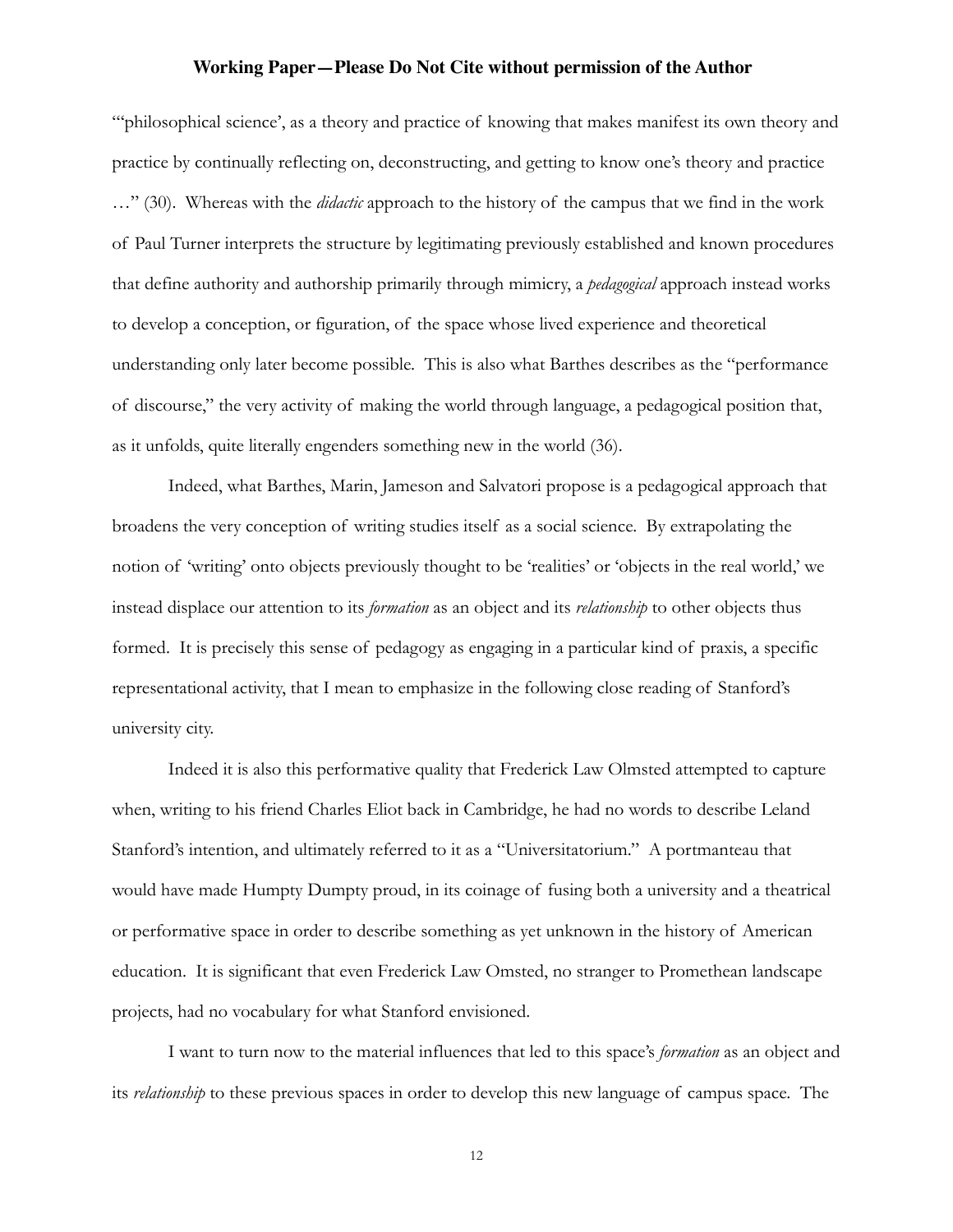construction, planning, and design of the original buildings and floor plan at Stanford City, from August 1886 through the opening of the university in October of 1891, was a collaborative and interdisciplinary affair if there ever was one. It included critical participation from Leland and Jane Stanford, Frederick Law Olmsted, Francis Walker, president of MIT and 1st president of the American Economics Association, and the architecture firm of Shepley, Rutan, and Coolidge. A trio that grew directly out of H.H. Richardson's firm in Boston. If these buildings looks familiar, it is because this same architectural firm is responsible for the Shadyside Presbyterian church at the corner of liberty and center avenue.

The first line of influence is of course  $19<sup>th</sup>$  century American utopian communities that are well known for their explicit use of architecture as a semiotic medium to embody their beliefs and distinguish themselves from mainstream culture. Architecture was the most visible expression of community self-representation, and extended beyond the standard use of architecture to signify meaning. Dolores Hayden shows us that utopian theorists often were very involved with the detailed plans for their ideal communities. Charles Fourier provided the most specific ideas and Hayden argues Fourier's structures were most adamant about the emancipation of women as he introduced housing with collective facilities in order to make private homes appear, "a place of exiles, worthy of fools, who after 3,000 years of architecture studies have not yet learned to build themselves healthy and comfortable lodgings"(35). These "unitary dwelling," or Philansteries, Fourier believed to be a spatial invention to overcome the conflicts between city and country, rich and poor, men and women through spatial arrangement. They were flanked by symmetrical wings that enclosed a series of landscaped courtyards connected by interior streets, 18 to 24 feet wide, three stories high, called "galleries of association." Most scholars, Hayden included, note the similarities to Versailles.

In 1825, we also have Robert Owen's utopian community of New Harmony, Indiana which was also based upon cooperative principles. This is exceptionally notable, because this was a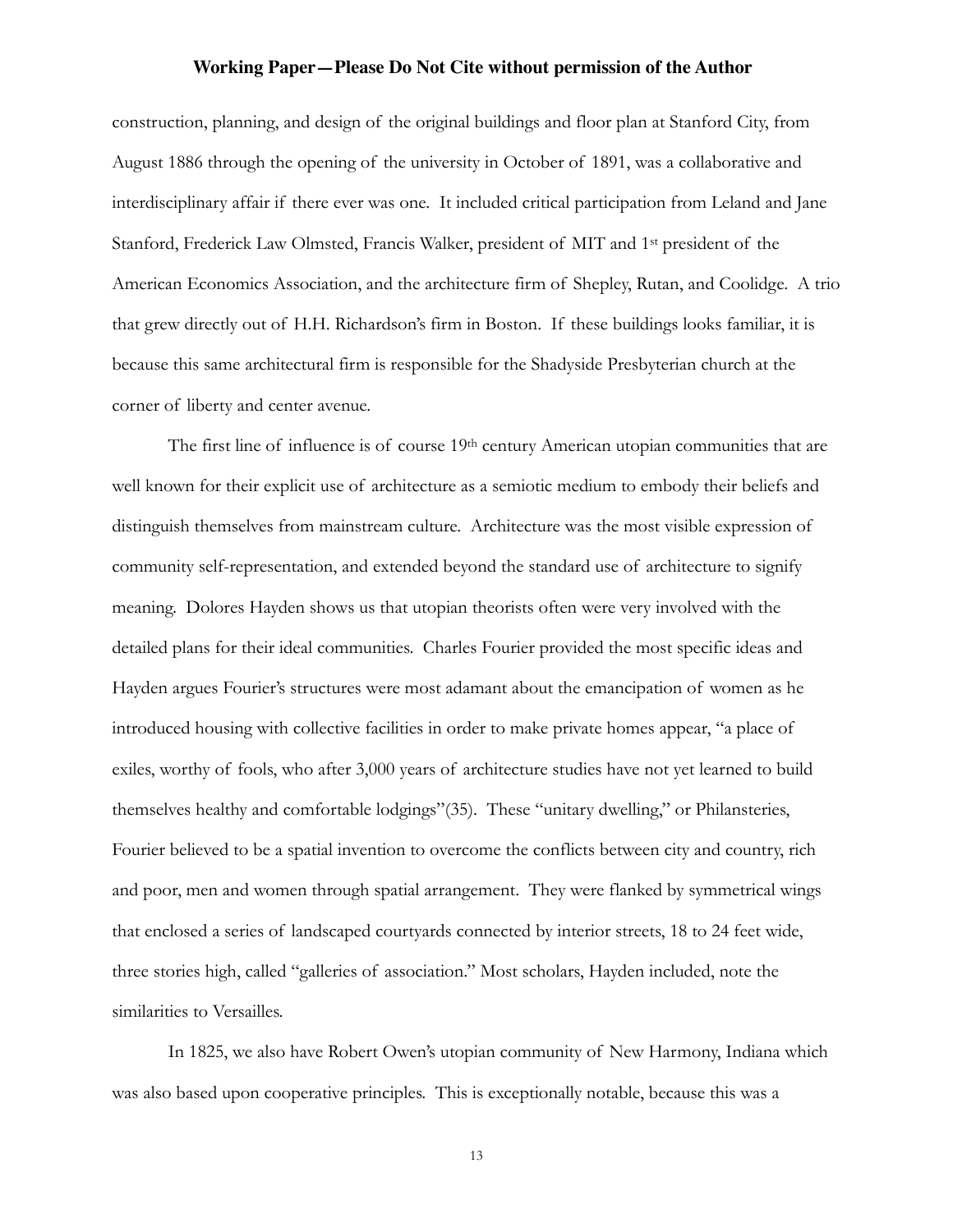collectivist agricultural and industrial community built in the form of a large quadrangle, referred to as "parallelograms." Owen hired an architect, Stedman Whitwell, to prepare a model for presentation to President John Quincy Adams. "The model represents a square of buildings, each side of which is 1,000 feet in length, and each side contains every domestic arrangement that can be required for 5,000 persons." This model remained on display in the House of Representatives chamber in Washington for several years.

In addition, the rigid geometric formalism of Stanford's city, and particularly Olmsted's earliest renditions of the plan, also suggest the work of Claude-Nicholas Ledoux. The foregrounding of circulation, the heavy formalism of the design, which we will soon find at Stanford City, shows strong affinities to Ledoux's well known drafts for Louis the 15th's *Salt Works Royale* in eastern France in 1775. We can also note the extensive and grandiose use of columns in Ledoux's *Maison de Commerce* which will mark a significant reference point for the emerging structure at Palo Alto.

There are several other nascent forms of urban planning witnessed in the American nineteenth century and I show the semiotic relationship between them in another chapter of the book, but I want to quickly show a few here—the rural cemetery's built at Mt. Auburn and Lawrenceville, of course, Frederick Law Olmsted's and Charles Vaux's Central Park plan, as well as the land grant college at Amherst, but I think most interesting and perhaps too close to home, is their early plan for a "retreat for the insane," the final pedagogical landscape of the 19<sup>th</sup> century is, of course, the strict logic of the company town. All of these had been philanthropic enterprises rooted in the belief that improvement in environment could teach workers good habits, lead to higher rates of production, and a congenial way of life without social conflict.

What we find in Palo Alto, however, belies any correspondence with the philanthropic tenant that unifying a 'proper' morality with economic production could enable a route towards social justice. The aim of the earliest attempt to create an enclave dedicated to an educational institution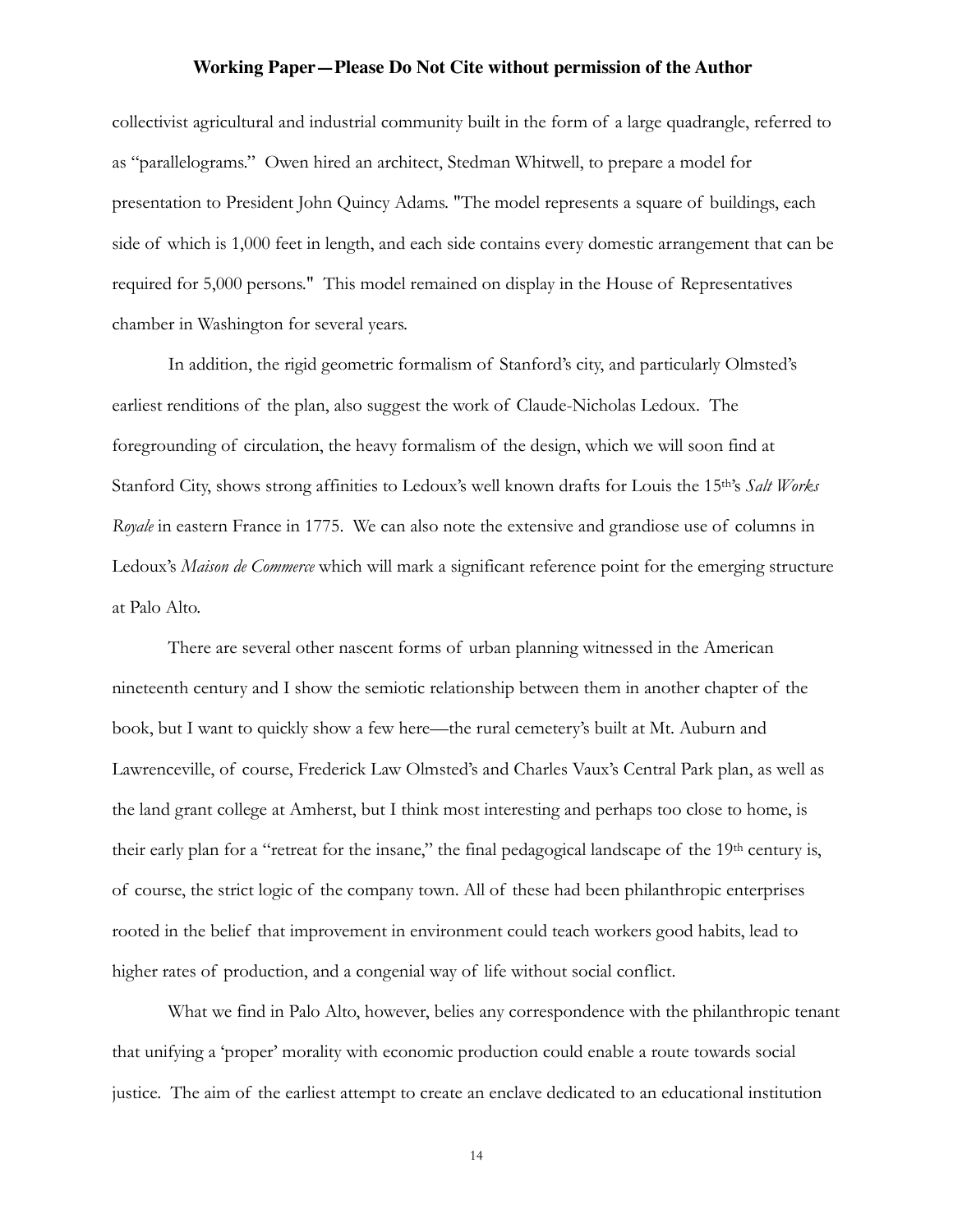was not to discipline; rather, the urban plan of this university was an experimental laboratory for conceiving a society outside of both government and paternal interest. The spatial organization of the first modern American "campus" offered a means to develop a new form of community based on artisan and craftwork principles of self-management and autonomy, where production, health, and scientific principles could unfold, and where the political turmoil crippling the end of the nineteenth century could be directly addressed and eliminated.

Despite the clear references to the utopian architectural tradition, as well as the semiotic raw material of the pedagogical landscapes of the nineteenth century, Stanford city should be immediately differentiated in that it's autonomous character is the paradoxical result of it's aggressive assertion of the local, of a geographically self-referential aesthetic practice, and it is this form of the form, which we must now turn.

After several years of public debate, Stanford's Bill of Cooperation did not pass the Senate floor. However, the university city upon which he would expend his entire fortune, and that would maintain the co-operation of labor as a "leading feature," began construction only five months later (Bancroft 112). The land granted for the university amounted to 8,180 acres—over half the size of Manhattan—and introduced a degree of monumentality that became the central means by which Stanford most successfully articulated his vision of a co-operative society.

 Immediately the Southern Pacific Railroad extended two lines into the Almaden Valley that would run directly from Goodrich Quarry to the plain on his farm in Palo Alto. Over the following six years, tons of the stone were quarried by hand, sculpted and hardened, into classrooms for the university. The entire city was to be composed of a material substrate unique to Santa Clara County. This desire to sculpt an entire city out of local material was an integral feature of the university's composition as one newspaper made clear:

Mr. Stanford has evidently determined that this memorial erected to his son shall be unique in every respect, from the immensity of the grant down; for the architecture is to have an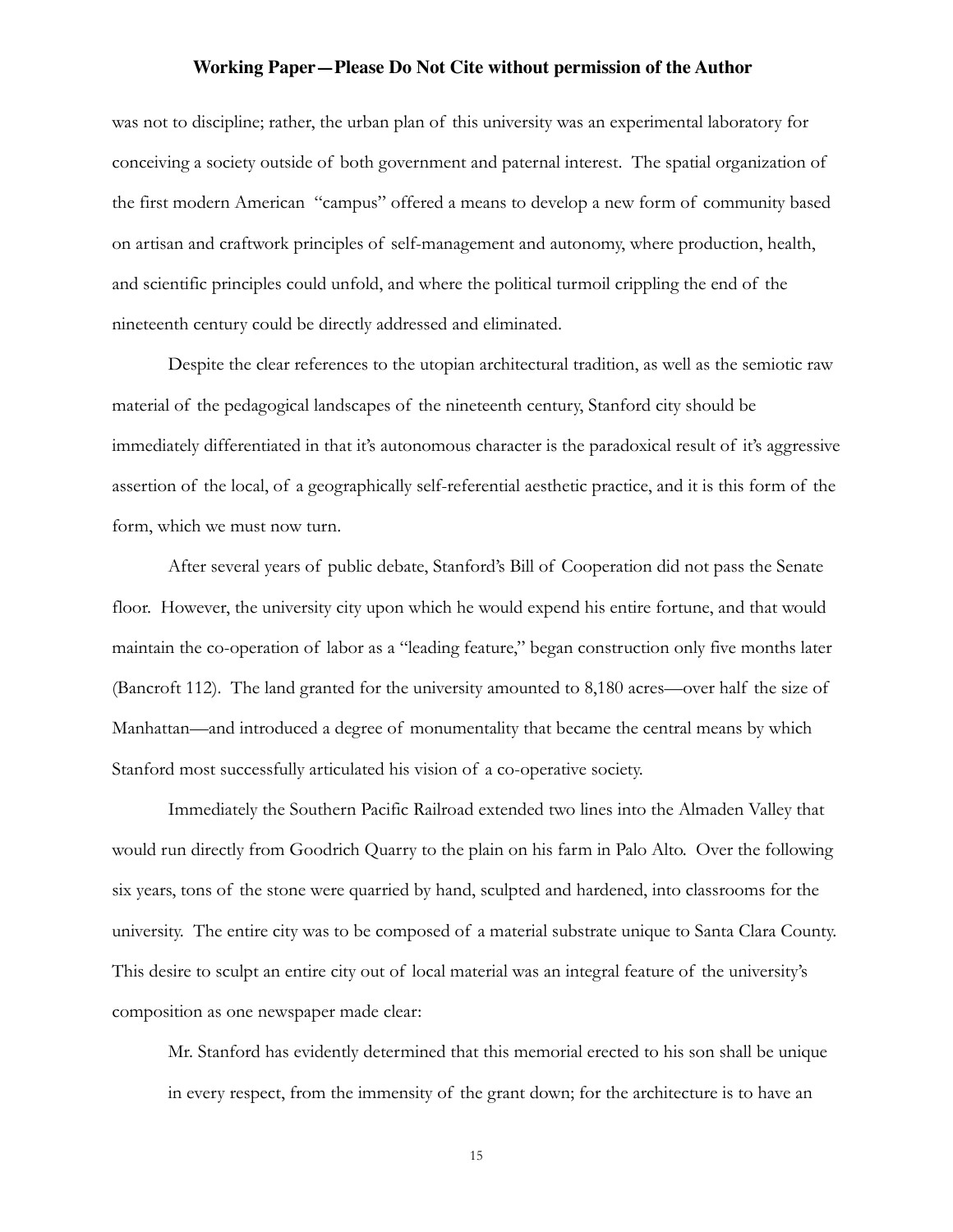individuality all its own in the history of universities. The buildings are to simulate the old adobe houses of the early Spanish days; they will be one-storied; they will have deep window seats and open fire-places, and the roofs will be covered with the familiar dark tiles, which are shaped like long chimneys split in two. […] The architects were very anxious to use the beautiful rose-colored sandstone found in Utah, but Mr. Stanford was determined to employ none but native Californian materials. ("Leland")

Indeed the commitment to "native Californian materials" goes much further than simply utilizing local quarries. In addition to the physical material, the conception of this space also powerfully embodied a unique narrative of Californian *history*. The most popular story about California at the time was a protest novel written by Helen Hunt Jackson, entitled *Ramona*. Published in 1884, Jackson's *Ramona* appeared at a moment in which Native Americans were reviled and feared by whites, portrayed as obstacles to economic development and growth in the West, and deemed unworthy of respect and the legal rights of American citizens (Coward). Taking *Uncle Tom's Cabin* as her inspiration, Jackson sought to convey to the wider American public the enormity of the contemporary injustices of land dispossession and genocide against Native Americans in the West.

Within its first year of publication the novel became a national best seller (Moylan 225). But what emerged from Jackson's rich descriptions of a bucolic landscape, a romanticized ranchero lifestyle, and a love between an aristocratic heroine and an Indian ranch-hand, was not a nation demanding self-reform for the national disgrace of Indian mistreatment. Instead, Jackson's book fueled a spectacular production of books, brochures, magazines and newspaper articles that served as travel guides and inspired a constellation of *Ramona* sites across Southern California.

Within three years of publication, Stanford's Southern Pacific Railroad had begun to play a central role in the publicity and actualization of the fictional *Ramona* landscape. In May of 1887, Leland Stanford's railroad constructed a line that would directly reach Camulos Ranch, the officially established "Home of Ramona," providing an immensely popular pilgrimage site for tourists across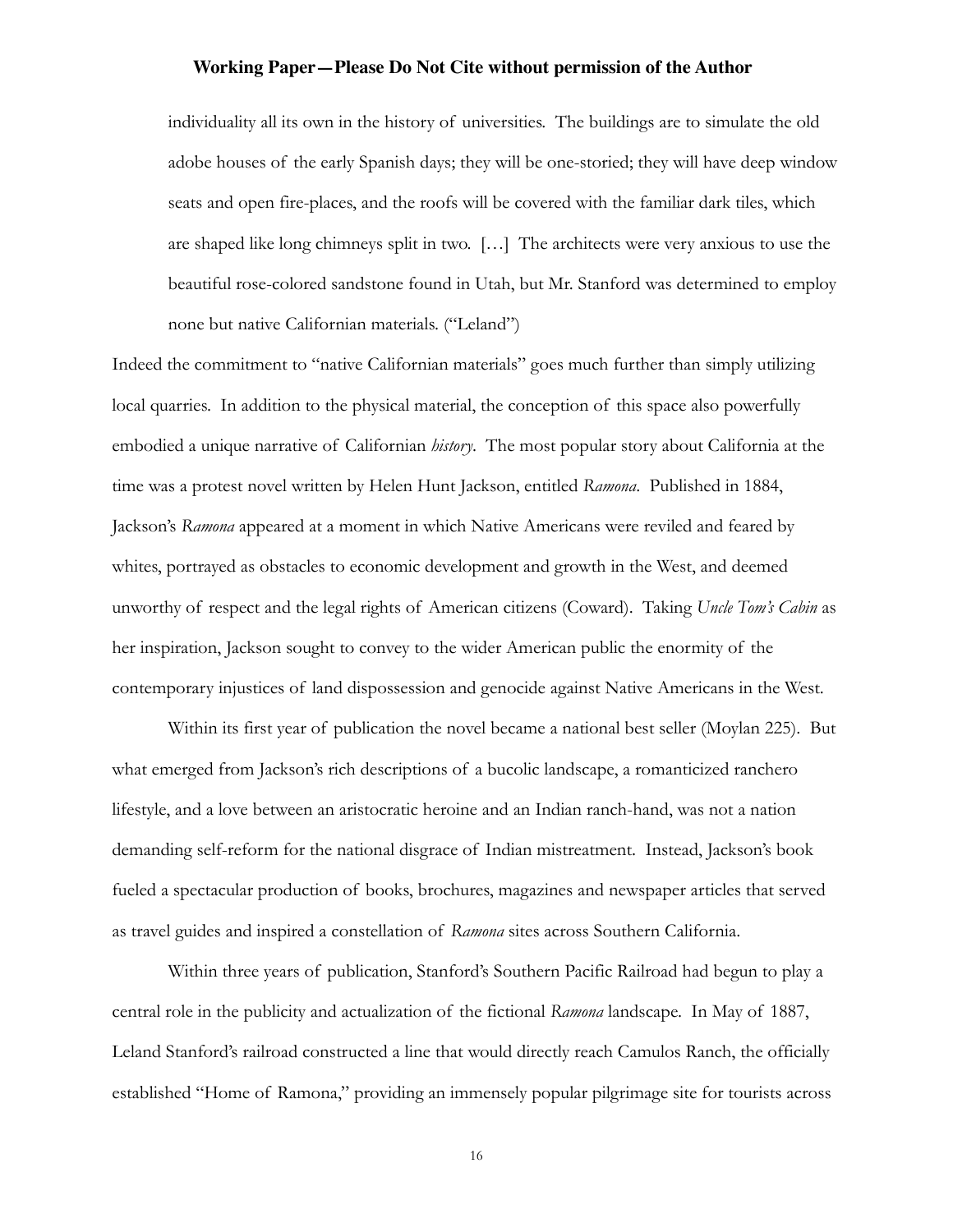the nation (DeLyser 75-6). As Stanford began to speak publically about "creating for the first time an architecture distinctively Californian in character," Southern Pacific excursion trains regularly stopped at Ramona's fictional Camulus Ranch, "so that wide-eyed Bostonians, guidebooks in hand, might detrain, and bounce up and down on the bed in which Ramona slept" (McWilliams 73).

In this light we may understand the appeal and use of Mission architecture in the construction of this university as a means to invest in socio-historical forms. The 'counterworld' found in Jackson's *Ramona* not only provided a glimpse of a simpler way of life to escape the alienating rhythms of industrialization; *Ramona* also equipped readers with the image of a premodern cooperative society by situating the focal point of work, family, and community life in the public/private space of the *veranda*.

For Stanford, these social practices of the past were not objects to be romantically consumed while hypocritically embracing the inevitability of a modern world; their local character was at once a critique and a *productive* organization that alone enabled the possibility of a progressive future.

We can see that Stanford adopted the spatial thematics of the California Missions as the stylistic feature of the form. Each building would reference this local history, not only in its use of the monastic quadrangle, but in its intention to create a harmonized and enclosed spatial ensemble. But enclosure and autonomy, the defining features of campus space, paradoxically did not signify a barrier or limit in Stanford's deployment. And here we reach the paradox of this spatial form, and perhaps too, *the campus itself*: How can something autonomous achieve, by its very structure, a kind of universality? How could something grow based solely on its own structural merits? Or in the realm of economics, how is it possible for non-circulating money to somehow on its own reproduce more money?

We see this bizarre capacity for repetition dramatically come to the fore with the signature design feature of Stanford's university city—its over-emphasis on the arcade. Rather than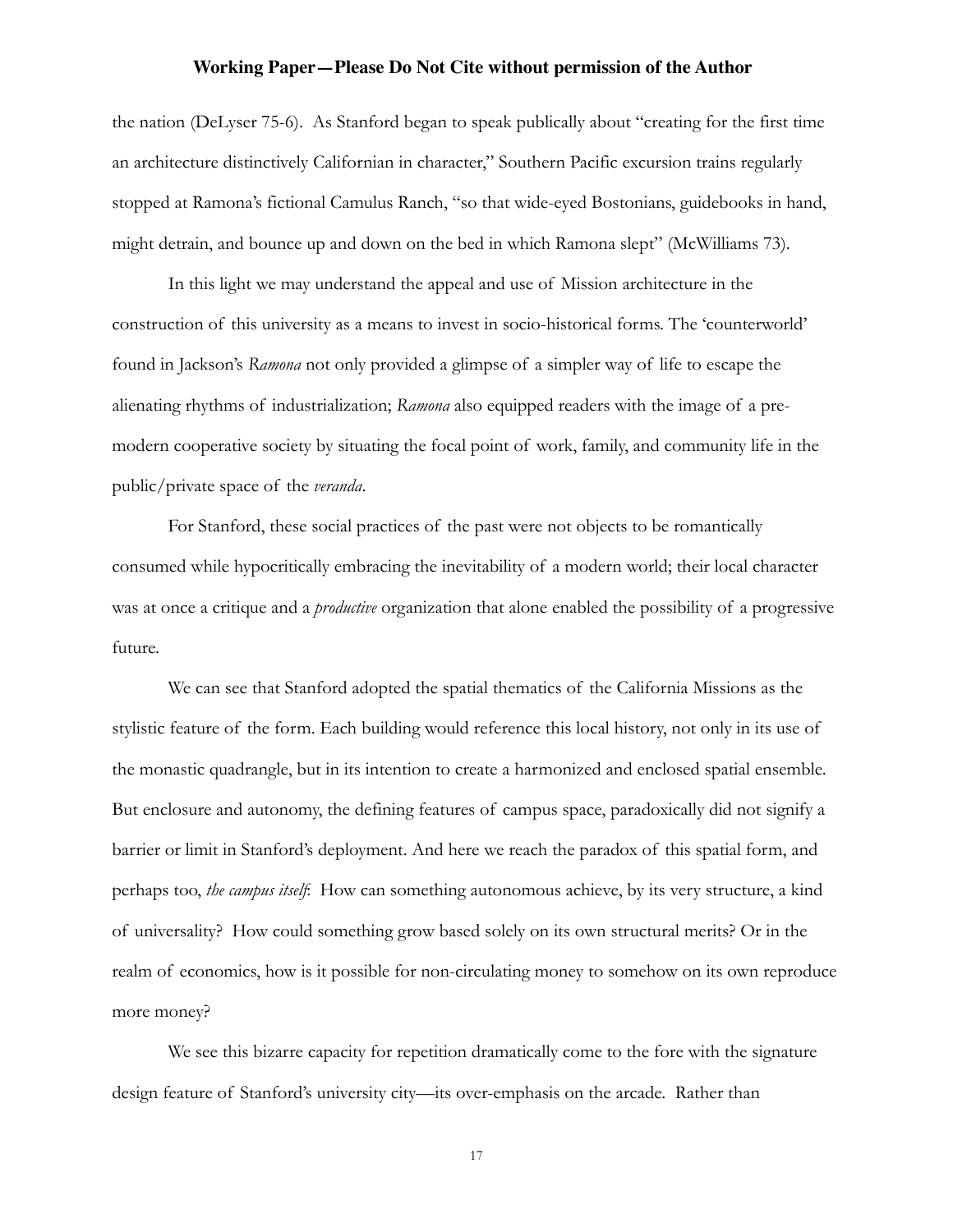preserving arcade use for the inner courtyards, or entryways, Stanford University distinctly used the arcade to wrap the interior *and* exterior spaces of the entire structure. All buildings in the university, an ensemble of different sizes and shapes that would otherwise stand discordantly together, are aesthetically unified by this comprehensive element of the design. The Stanford arcade powerfully eliminates any contradiction between the building and its environment, between architecture and urbanism, thereby resolving the signature tension that heretofore defined "campus" planning for the entirety of Frederick Law Olmsted's land grant universities.

The arcade also strengthened Stanford's intention of orderly future expansion, a feature that would soon dictate the field of modern urban planning. Together the quadrangle and the arcade offers the stability of the whole structure the additional capacity for circulation, for movement into the future, toward an as yet unavailable mode of production. Enclosed, but at the same time, expandable, since the succession of Mission quadrangles permits the possibility of expansion into the horizon. The insistence on the local aesthetic of the California missions functions as the means of creating the endless possibility of future growth and circulation.

Thus, we have difference as unification; enclosure as expansion; worker as manager: these aspects of Stanford's cooperation theory are the defining characteristics of this urban plan. This technological appreciation and contemporary re-visioning of the Mission arcades, this reevaluation of an architectural vocabulary found in Californian history and social memory, in order to conceive of an environment as a regulator of social welfare, as well as provide a new form in which scientific principles could be literally expanded into the future, allows us to grasp Stanford University as an important transitional figure. Whereas the capacity for future expansion and the cooperative organization of society allows us to consider Stanford's city as undeniably modern, his declaration to create a "distinctively Californian" character, at the same time, prevents any placement of this urban vision into categories aesthetically or sociologically modernist.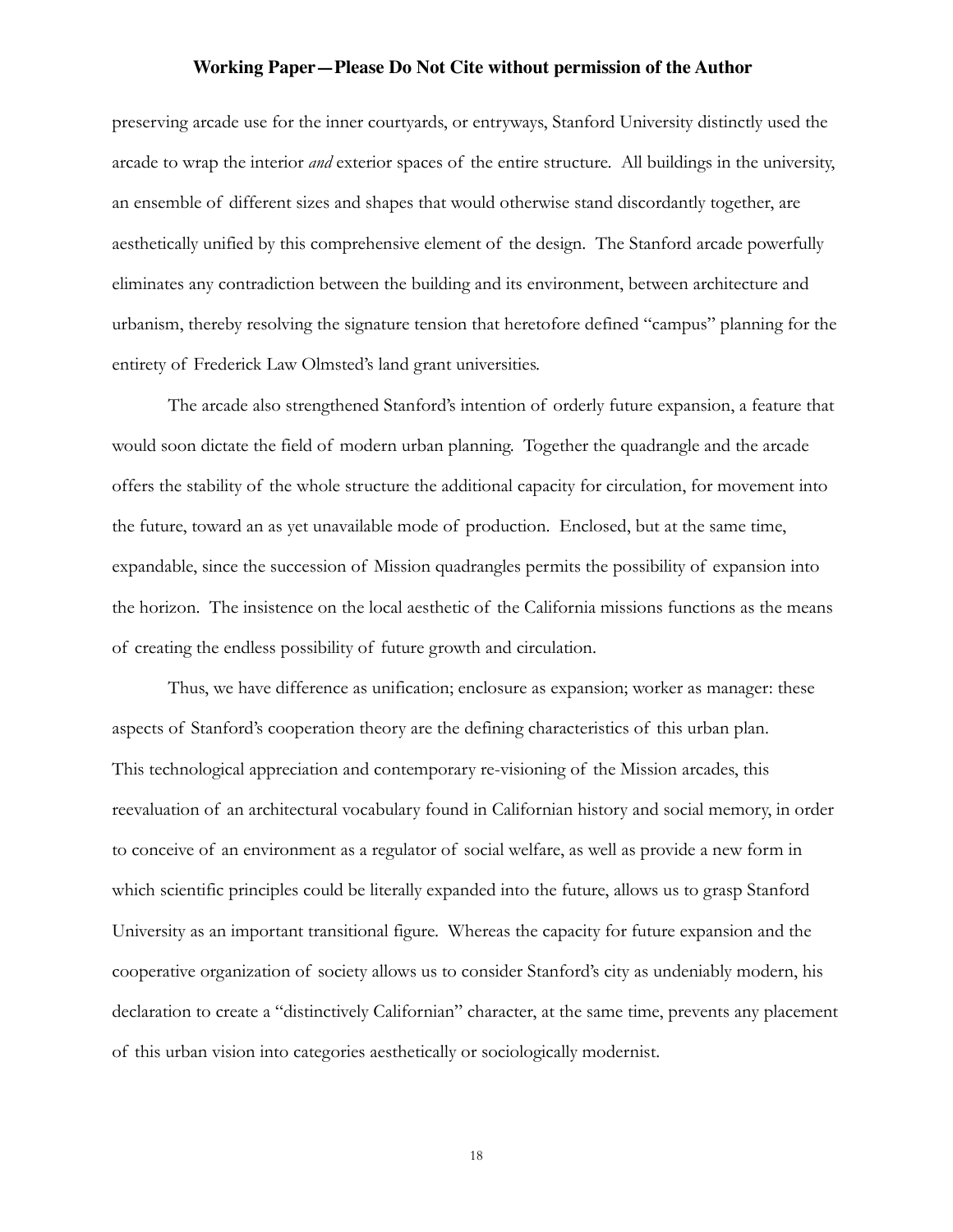The significance of this structure for us today is the way in which natural resources, local history, topography, and social memory constitute living forces of authority that could equally stand with modern scientific ideas of social progress. The urban form that resulted in the first modern American "campus" can thus be described as what anthropologist Paul Rabinow calls "technocosmopolitan:" a stage of modernization in which an attempt is made to balance technology and the universal instruments that progress the general welfare of a population with historical and natural givens (Rabinow 12). The initial university plan demonstrates an exemplary kind of "modernization before modernism" (Rabinow 212).

The protectionist's refusal to engage a world market functioned as a limitation that generated a kind of critical regionalist aesthetic. Understanding that a lack of territorial expansion will dramatically decrease economic power, the railroad president is forced to think of a means by which the property system can expand without necessitating unemployment or massive inequalities in the distribution of wealth.

Stanford's economic solution is forced to become a symbolic one as it altered existing educational forms and provided a new model of social production. The enclosed quadrangle and the extensive unifying system of the arcade created a spatial totality that would become the distinguishing feature of the American *campus* in the twentieth century which, in turn, would be implemented for much different socio-economic purposes.

 Of course Stanford's vision of a cooperative economy was not prophetic of the future, yet the spatial practice of the campus has been and remains indispensible to American empire. Indeed much scholarly attention has been given to the modern university as a vehicle of US imperialism as it legitimated and perpetuated a body of knowledge that permitted national, cultural, and economic domination on both national and global scales. And if we recall that Stanford had been the prime benefactor of a massive accumulation of wealth by dispossession that resulted from the eminent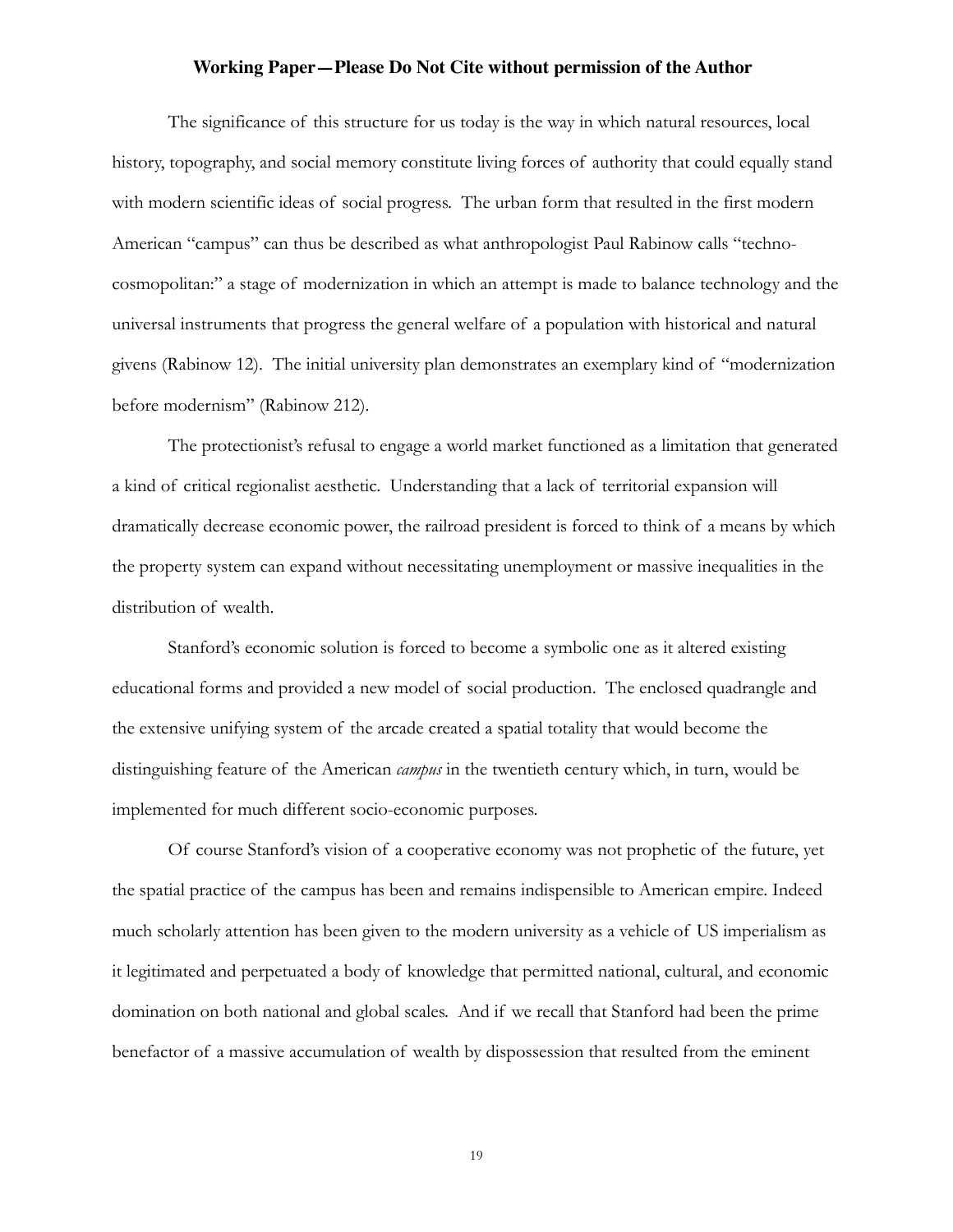domain of the railroad, we might conclude that it is no surprise that the logics of land speculation should ultimately arrive as the content of the form of campus space in the late 19<sup>th</sup> century.

Stanford's solution to formulate a system that can produce a future commodity, namely a new mode of production based upon a theory of autonomy, we may now firmly grasp as an allegory of finance. The operations of finance capital are defined by the appearance that money is simply increasing itself through some intrinsic capacity. Value appears as interest and return on investment, all without the interposition of the commodity and its congealed labor time. This is a major distinction from the "real economy" which remains (visibly) premised upon the material production and circulation of commodities.

My incomplete intuition goes something like this: The campus is a cultural form very well suited for grasping the logic of credit and fictitious capital. While Stanford was hoping to produce a new mode of production, what he created was a social means by which labor time could be transmuted into a spatial form through investment in land. A crucial feature of the Stanford endowment was that the land provided could never be sold, and indeed this railway of quadrangles runs parallel to the Southern Pacific railroad lines. The future cooperative worker Stanford believed to be a necessity of the economic system, was not yet available, in which case he sought a means by which to invest in the arrival of this future commodity. The extension of quadrangles into the horizon, running parallel to the Southern Pacific railroad, built to inspire and capture a future mode of production must now function as a trope of financialization in which subtraction of labor time necessitates the conversion of the temporal into the spatial. The campus is a kind of advanced credit on socialized labor. But the limit of the credit—of financialization in general—is the horizon of possibility after which it can no longer be supposed that new labor will indeed by eventually subsumed. I'll just leave it at that for now.

 At the same time, the vision of class solidarity found at the origins of the campus certainly merits a rich context for addressing the utopian impulse within contemporary campus practices.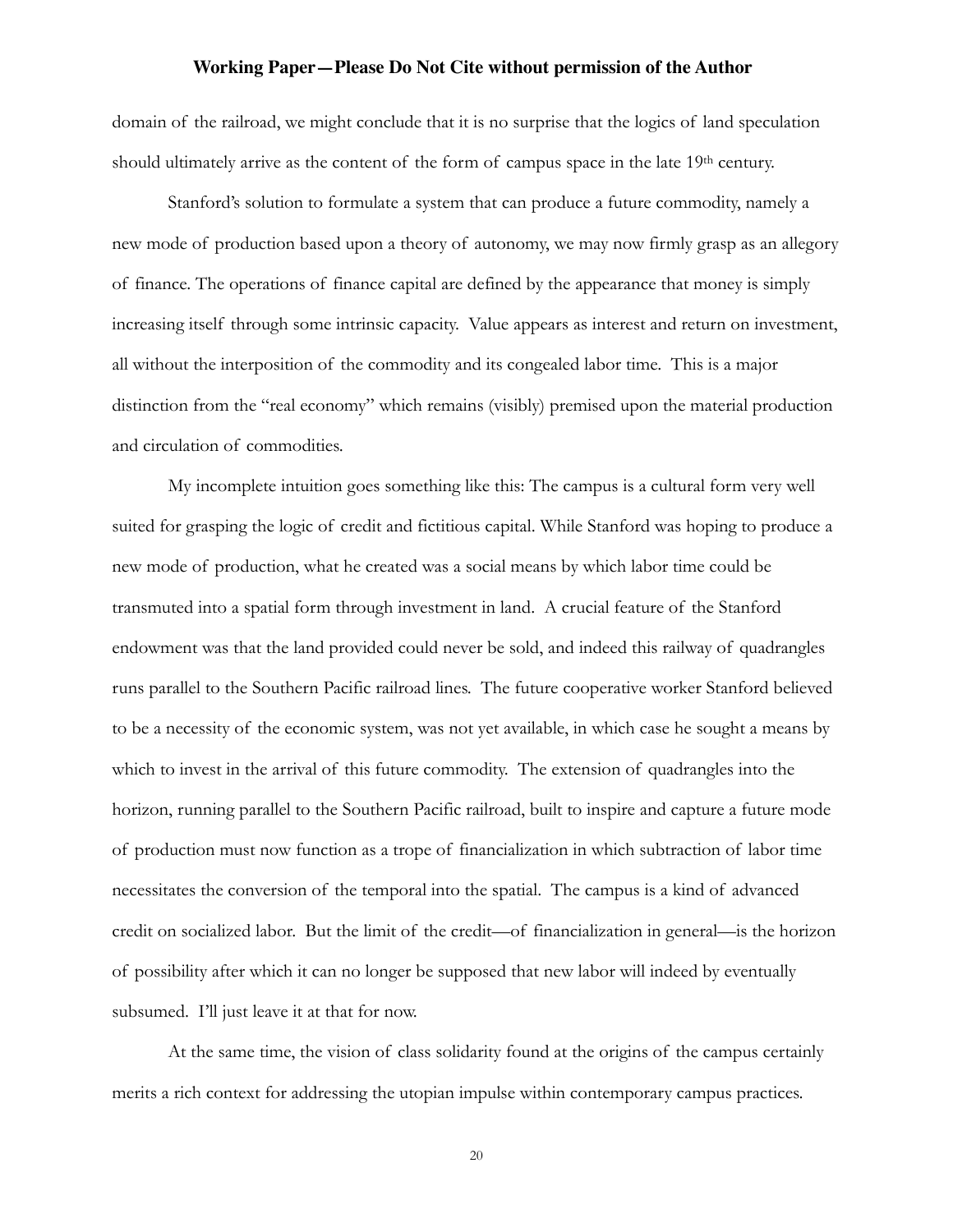Campuses will be under constant construction throughout the United States after the second world war, but only in the 21<sup>st</sup> century do we finally seen a full force return to its utopic impulse as it is now being reborn as the corporate campus. It does seem relevant that the rise of the corporate campus corresponds geographically with an urban form defined by venture and finance capital (Silicon Valley) and historically with the rise of an unchallenged world capitalist market that is indeed approaching its absolute non-imaginary limit.

 Marissa Mayer, *Yahoo*'s new CEO, recently abolished its work-at-home policy ordering everyone to work in the office. According to their human resource department's email, the policy change is to foster a more collaborative culture through face-to-face interaction among employees. Mayer has stated, "if you want productivity, then you want people working from home, but if you want *innovation*, then you need *interaction*."

At *Yahoo* Mayer is implementing all the *Google* lessons that encourage having your life revolve around the campus so you can spend a significantly larger chunk of time at work. Google famously does not require anyone to come into the campus to work, however the perks offered there are legendary: they include "subsidized massages with massage rooms on every floor; free once a week eyebrow shaping; a course taken called 'Unwind: the art and science of stress management;' a course in advanced negotiation taught by a Wharton professor; an author series and an appearance by the novelist Toni Morrison; oil change service; dry cleaning, hair salons, and a gym." Silicon Valley introduced to the twenty-first century the benevolent corporation: a rhetorical alignment of corporate power and humanitarianism that has not been confidently voiced in this country since the company towns of the nineteenth century. Indeed the new *Google* campus in Mountain View will offer housing to employees that will maintain the look and feel of the corporate culture. According to a *Google* spokesman, the company's overarching philosophy is "to create the happiest, most productive workplace in the world."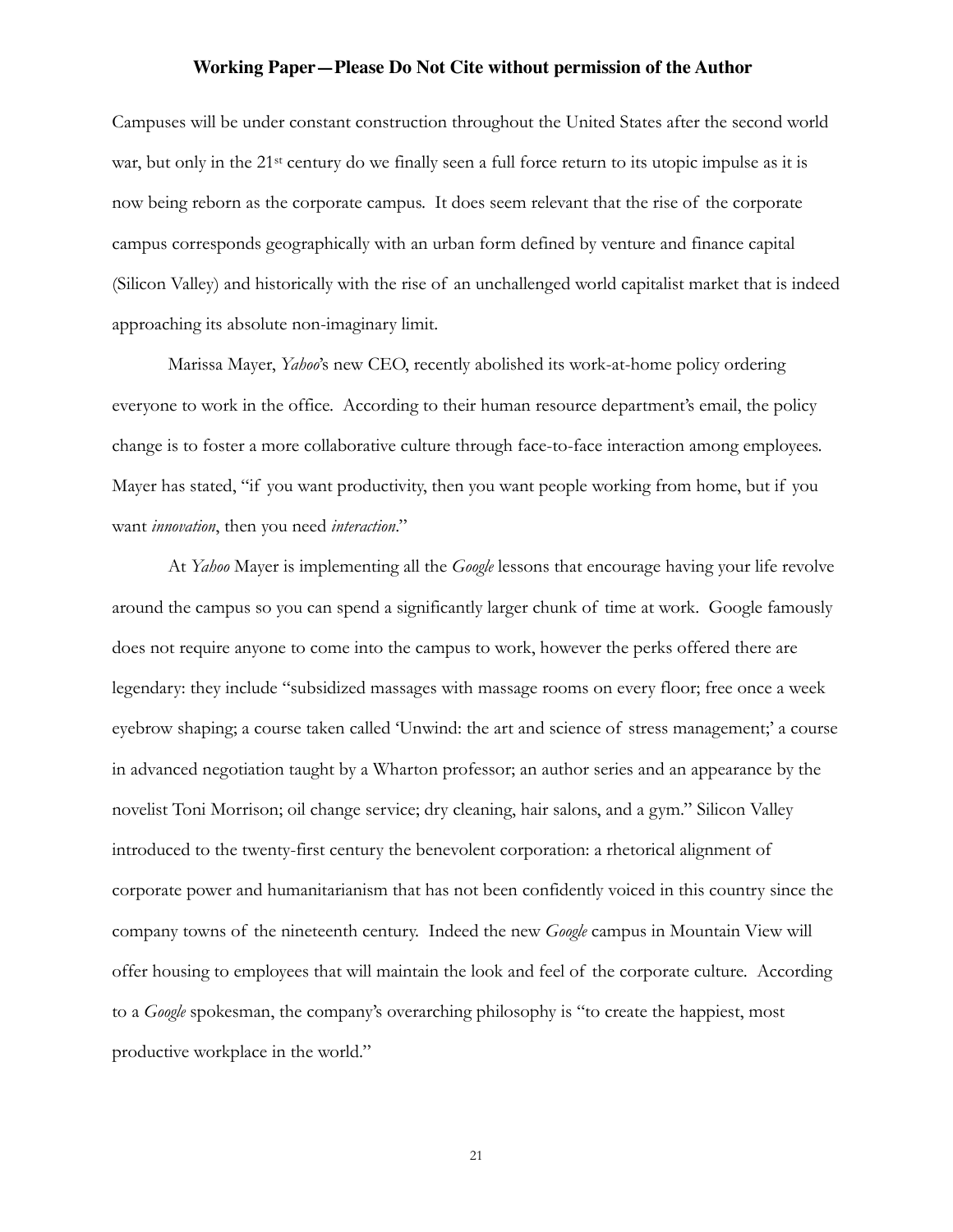Written in 2003, Christopher Newfield's *Ivy and Industry: business and the making of the American university,* raises the possibility that the most visible defense of humanist freedoms against Taylorized control in the workplace, has now moved out of the university and into the business world itself, as demonstrated in contemporary management theories we find at Yahoo and Google. Newfield shows that the concept of "humanistic management," the free development of individual faculties through independent and collective activity, is one of the productive processes that was born out of and distinguished the modern university. The university differentiated itself from older formations of American colleges by devoting substantial energy and purpose into *economic profit as well as* a new conception of universal education that would directly lead to *personal development* of both faculty and student. The university thus bridged the corporate and artisanal worlds by preparing a class of people for market success through the adoption of non-market—or craft-labor—activities of research and teaching. Newfield argues that it is precisely this middle class conception of academic humanism where aesthetics and labor were not imagined as opposing fields, but instead provided a formal basis for a craft-labor view of professional and daily life.

So what the earliest versions of the modern American university originally offered late nineteenth century society was a legitimate form of individual *autonomy*, a capitalist narrative of upward mobility based on *craftwork* principles geared toward self-development that identified teaching, philosophy, and administration as inseparable institutional practices. One suggestion of Newfield's work is that this renewed energetic celebration of craftwork, process-based labor that we now find central to the theorization of corporate management offers an unprecedented opportunity for this nineteenth century project—the potential of a humanist social organization on a global scale —to begin its argument anew.

 It is an outrageous proposal as it places humanists in the uncomfortable position of identifying models of political agency in spaces they want to condemn, spaces that are antithetical to the anti- or extra-capitalists values to which they often wish to make the university subordinate. But